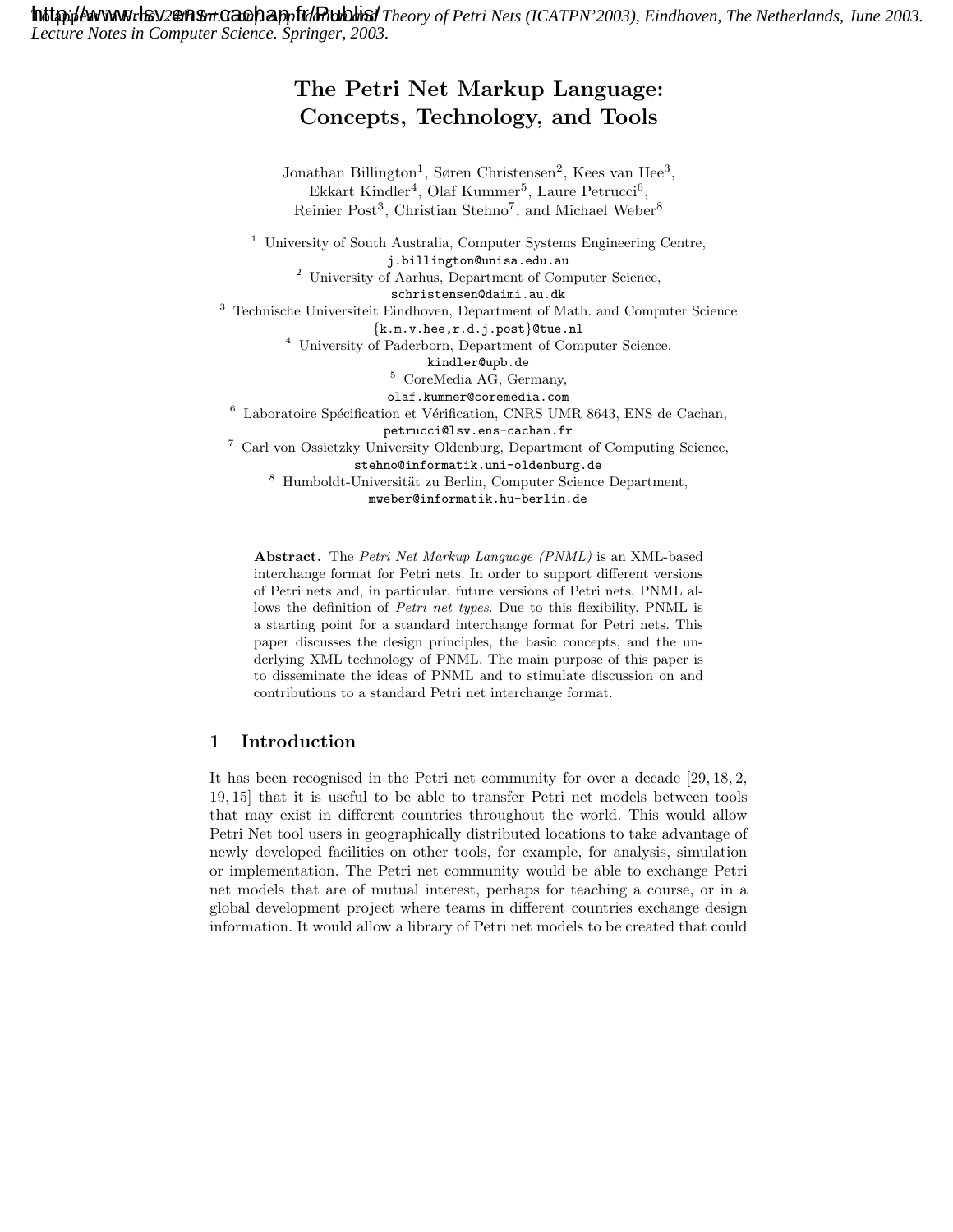be accessed worldwide via the Internet and edited, simulated and analysed on different tools. This idea can be extended to the transfer of analysis results. For example, one may wish to develop Petri net models with a tool, obtain the occurrence graph with another Petri net tool, and model check it on a third one.

To facilitate the transfer of Petri nets it is useful to develop a standard transfer format. This was recognised in the initial proposal to establish an International standard for High-level Petri nets in 1995 [12]. Three years ago, an initiative was taken to discuss the development of a standard interchange format for Petri nets by holding a workshop [1] as part of the Petri net conference in Aarhus, Denmark. The principles and objectives of such an interchange format were discussed and different proposals for XML-based interchange formats were presented. Since then, there have been several other meetings and discussions on such a format including standards meetings at the last two Petri net conferences, resulting in a mailing list being established to promote further discussion<sup>1</sup>. Still, there is no well-accepted interchange format for Petri nets to date.

The Petri Net Markup Language (PNML) [15] was one of the proposals for an interchange format at the first workshop. Though not generally accepted yet, it is currently supported by a couple of tools. Moreover, it is flexible enough to integrate different types of Petri nets and is open for future extensions. This makes it a good starting point for a future standard interchange format.

In this paper, we present the concepts of PNML, its realization in XML technology as well as some tools supporting its use. The purpose of this paper is to focus and promote the development of a standard interchange format. It will serve as a starting point for international standardization within the joint technical committee of the International Organization for Standardization and the International Electrotechnical Commission (ISO/IEC) and should stimulate the discussion of its concepts and its realization. A recent new work item proposal [14] on Petri Net techniques was accepted in 2002. It proposes the development of a 3 part standard for High-level Petri nets. Part 2 of this standard (ISO/IEC 15909-2) will develop the transfer format. (Part 1 [13] is concerned with basic concepts, definitions and graphical notation and Part 3 is reserved for extensions, such as the inclusion of time and modularity constructs.)

Though the basic concepts of PNML have been stable from its very beginning, there have been different extensions and minor changes. The current version is PNML 1.3, which will be discussed in this paper. However, due to its size, we cannot give here a complete description of PNML 1.3 and its realization in XML. For further technical details and examples, we refer the reader to the PNML homepage [24]. Here, we concentrate on the principles and concepts of PNML (Sect. 2) and its realization (Sect. 3).

One of the main guiding principles of PNML is extensibility to allow for the incorporation of future versions of Petri nets. To this end, PNML includes the definition of different Petri Net Types. In order to guarantee some compatibility between different Petri net types, PNML suggests an evolving Conventions Document, which maintains the syntax (and to some extent the semantics) of all

<sup>&</sup>lt;sup>1</sup> See http://www.informatik.hu-berlin.de/top/PNX/ for details.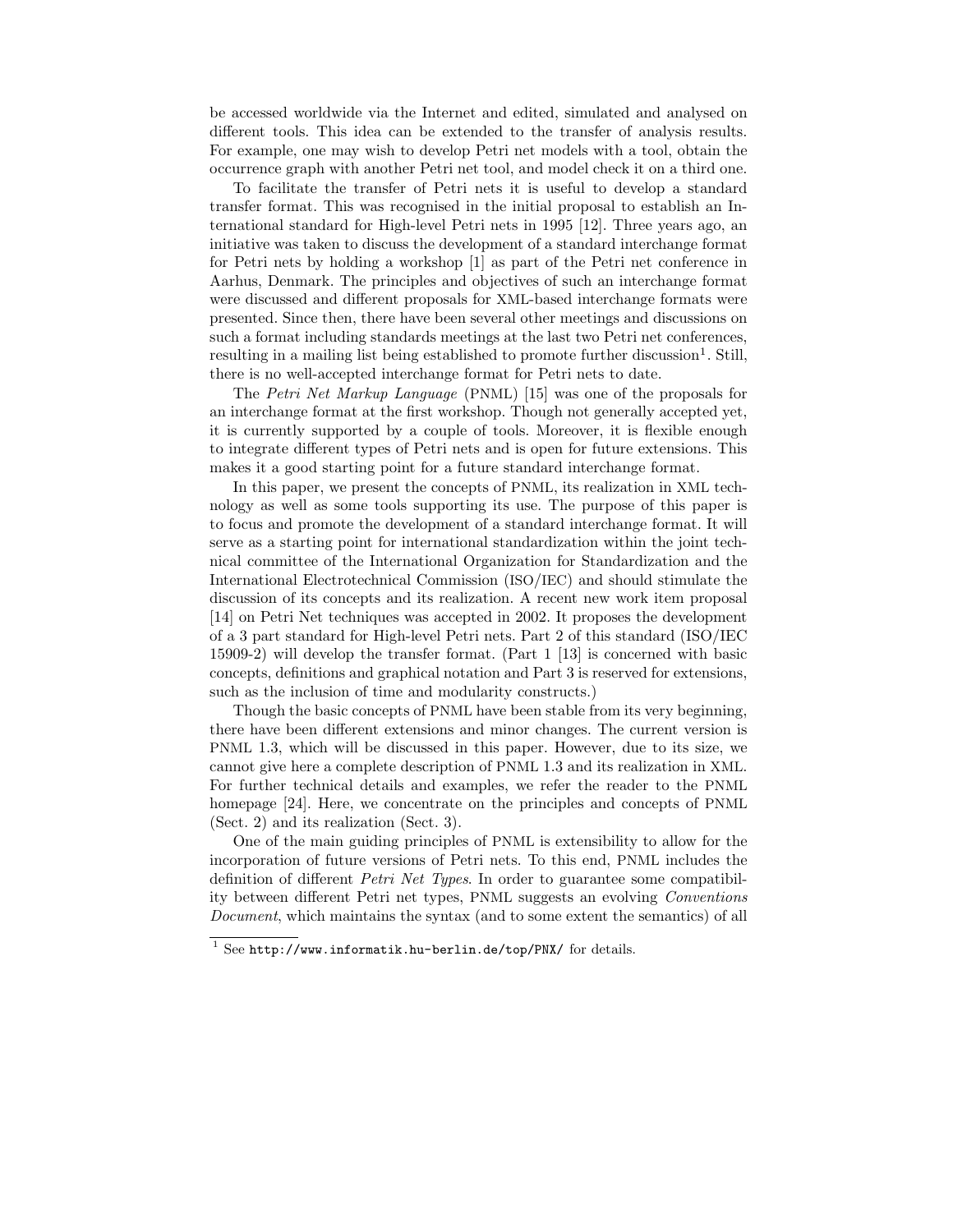available features for defining Petri net types. In Sect. 4, we discuss the structure of the Conventions Document and some of the features covered in its present version. The graphical features of PNML are considered in Sect. 5, where we give a transformation to Scalable Vector Graphics (SVG [11]) in order to provide a reference for the graphical appearance of a PNML file. In Sect. 6, we present some of the tools available for PNML and, in particular, tools that provide some support in reading and writing PNML files. Section 7 briefly discusses the issues of modularity, and the transfer of analysis results. Finally we provide some conclusions and suggestions for future work.

# 2 Concepts

In this section, the idea, the design principles and the concepts of PNML are explained. PNML is designed to be a Petri net interchange format that is independent of specific tools and platforms. Moreover, the interchange format needs to support different dialects of Petri nets and must be extensible. More recently, the ideas to support the exchange of analysis information was added to this list.

An early proposal [3] for a standard Petri net transfer syntax appeared in 1988. The Abstract Petri Net Notation [2] is a more recent (1995) proposal for such an interchange format. It tries to capture different versions of Petri nets within a single format and provides limited features to extend it. PNML goes one step further by providing an explicit concept for defining new features and new Petri net types.

## 2.1 Design Principles

Starting from the above ideas, the design of PNML was governed by the principles of flexibility and compatibility and the need for it to be unambiguous.

Flexibility means that PNML should be able to represent any kind of Petri net with its specific extensions and features. PNML should not restrict the features of some kinds of Petri nets, nor force us to ignore or to abstract from specific information of a Petri net when converting it to PNML. In order to achieve this flexibility, PNML considers a Petri net as a labelled graph, where all additional information can be stored in labels that can be attached to the net itself, to the nodes of the net or to its arcs.

Ambiguity is removed from the format by ensuring that the original Petri net and its particular type can be uniquely determined from its PNML representation. To this end, PNML supports the definition of different Petri net types. A Petri net type definition (PNTD) determines the legal labels for a particular Petri net type. By assigning a fixed type to each Petri net, the description becomes unambiguous.

Compatibility means that as much information as possible can be exchanged between different types of Petri nets. In order to achieve compatibility, PNML comes with conventions on how to define a label with a particular meaning. In a Conventions Document, the syntax as well as the intended meaning of all kinds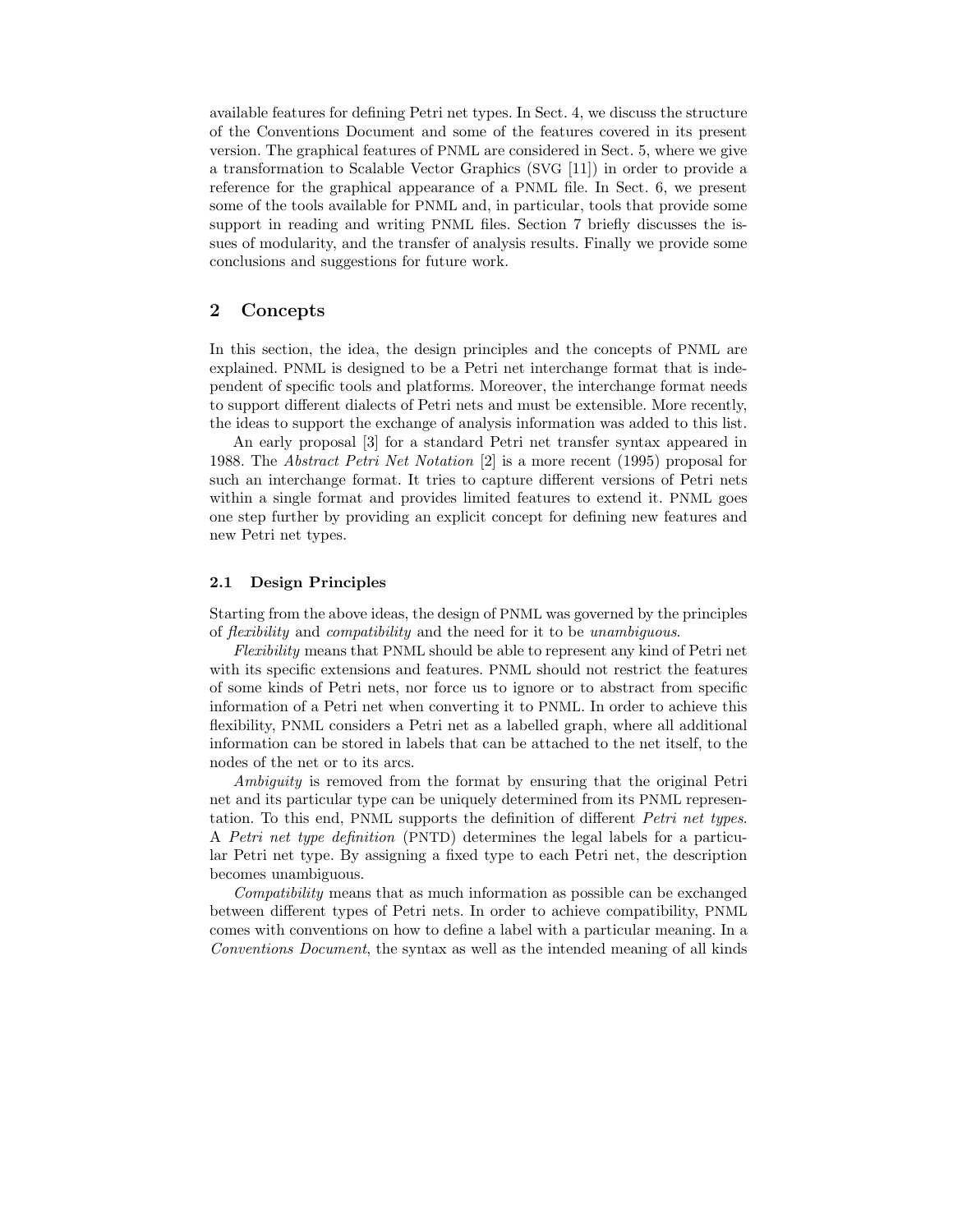of extensions are predefined. When defining a new Petri net type, the labels can be chosen from this Conventions Document. When a new Petri net type complies with these conventions for defining its own labels, the meaning of its labels is well-defined. This allows other Petri net tools to interpret the net even if they do not know the new Petri net type itself.

## 2.2 PNML Structure

The different parts of PNML and their relationships are shown in Fig. 1. The meta model defines the basic structure of a PNML file; the type definition interface allows the definition of new Petri net types that restrict the legal files of the meta model; and the *feature definition interface* allows the definition of new features for Petri nets. These three parts are fixed once and for all. Another part of PNML, the Conventions Document, evolves. It contains the definition of a set of standard features of Petri nets, which are defined according to the feature definition interface. Moreover, there will be several Standard Petri Net Types, using some features from the Conventions Document and possibly others. New features can be added to the Conventions Document and new Petri net types to the standard types when they are of common interest. Due to their evolving nature, these documents are best published and maintained via a web site.



Fig. 1. Overview of the parts of PNML

#### 2.3 Meta Model

Figure 2 shows the meta model of PNML in UML notation. We start with a discussion of the meta model of basic PNML, which consists of the classes with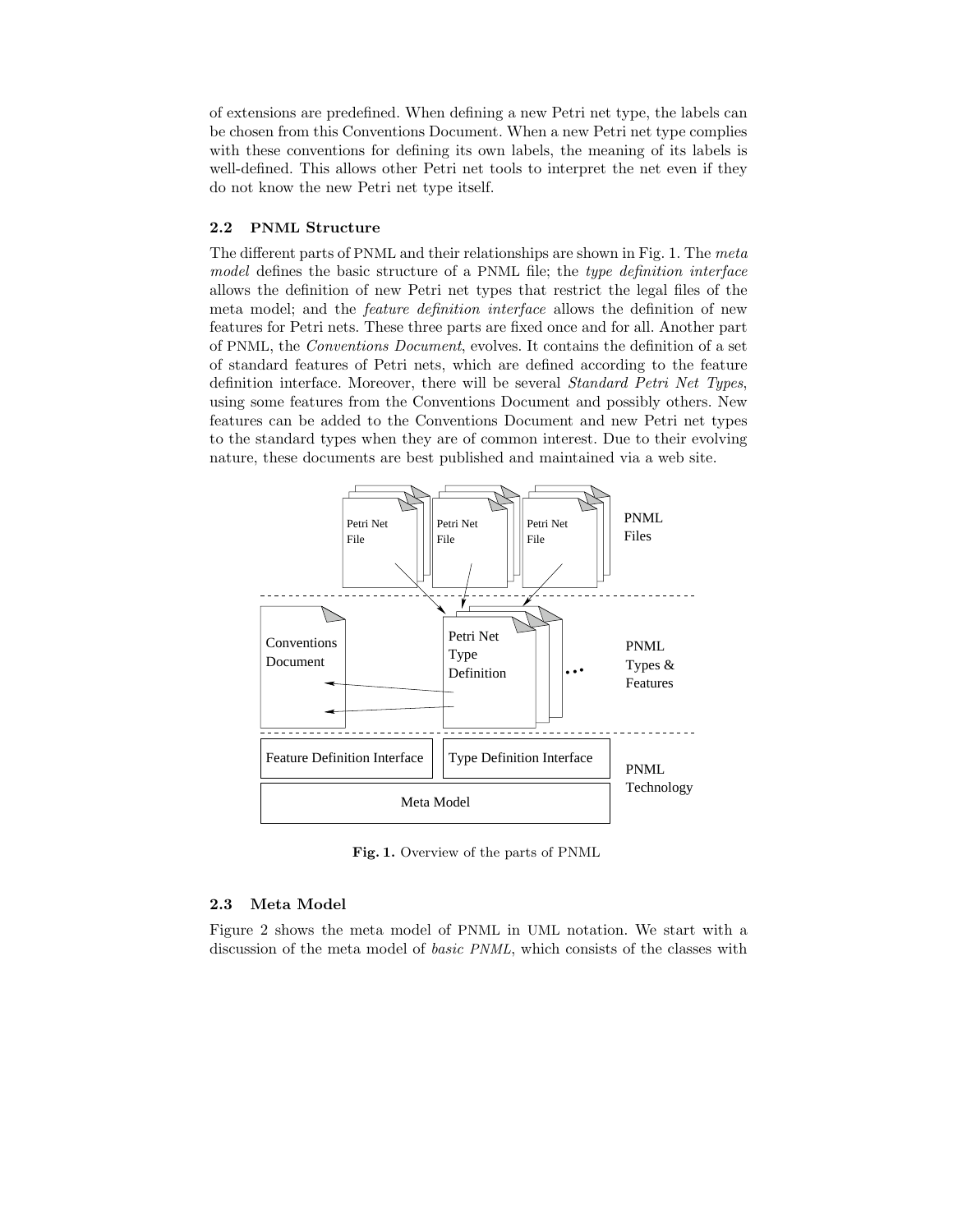

thick outlines. The other classes belong to structured PNML and will be explained later in this section.

Fig. 2. The PNML meta model

Petri nets and objects. A file that meets the requirements of PNML is called a Petri net file; it may contain several Petri nets. Each Petri net consists of  $objects$ , which, basically, represent the graph structure of the Petri net<sup>2</sup>. Each object within a Petri net file has a unique identifier, which can be used to refer to this object. In basic PNML, an object is a place, a transition or an arc. For convenience, a place or a transition is called a node.

Labels. In order to assign further meaning to an object, each object may have labels. Typically, a label represents the name of a node, the initial marking of a place, the guard of a transition, or the inscription of an arc. In addition, the Petri net itself may have some labels. For example, the declarations of functions and variables that are used in the arc inscriptions could be labels of a high-level Petri net. The legal labels and the legal combinations of labels are defined by

 $^2$  Note that the PNML meta model allows arcs between nodes of the same kind. The  $\,$ reason is that there are Petri net types with such arcs. Since Petri net types only restrict the meta model, the meta model should not forbid such arcs.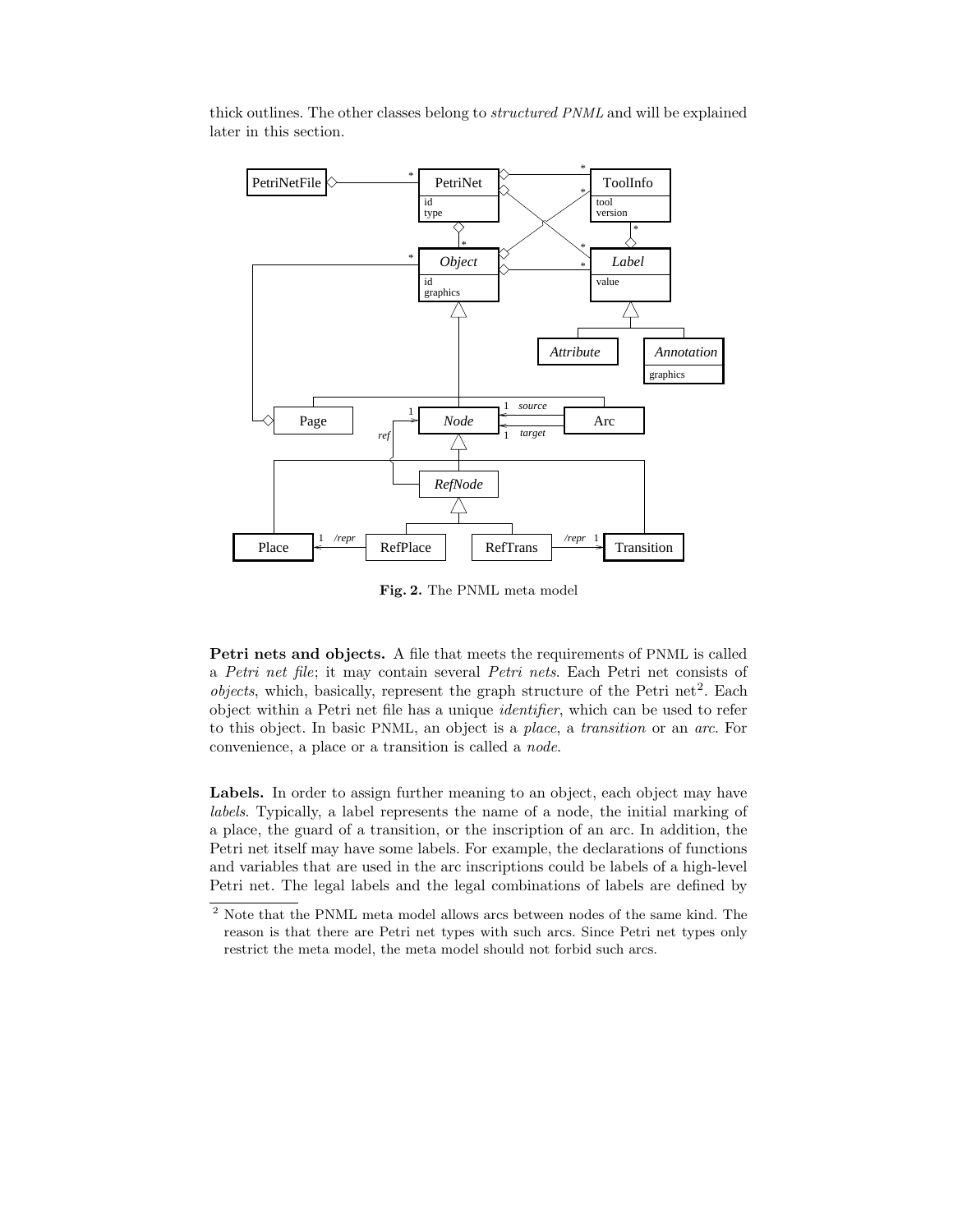the Petri net type. The type of a Petri net is defined by a reference to a unique Petri net type definition (PNTD), which will be discussed in Sect. 3.2.

Two kinds of labels are distinguished: annotations and attributes. An annotation comprises information that is typically displayed as text near the corresponding object. Examples are names, initial markings, arc inscriptions, transition guards, and timing or stochastic information. In contrast, an attribute specifies a graphical property of an object such as colour, style, form or line thickness. For example, an attribute arc type could have domain normal, read, inhibitor, reset. Another example is an attribute for classifying the nodes of a net as proposed by Mailund and Mortensen [20]. PNML does not define how this is done, although the Conventions Document may provide directions.

Graphical information. Each object and each annotation is equipped with graphical information. For a node, this includes its position; for an arc, it includes a list of positions that define intermediate points of the arc; for an annotation, it includes its relative position with respect to the corresponding object<sup>3</sup>. There can be additional information concerning size, colour, and shape of nodes or arcs, or concerning colour, font, and font size of labels (see Sect. 3 and 5 for details).

Tool specific information. For some tools, it might be necessary to store tool specific information, which is not supposed to be used by other tools. In order to store this information, each object and each label may be equipped with such tool specific information. Its format depends on the tool and is not specified by PNML. PNML provides a mechanism for clearly marking tool specific information along with the name and the version of the tool adding this information. Therefore, other tools can easily ignore it, and adding tool specific information will never compromise a Petri net file.

Pages and reference nodes. Up to now, only basic PNML has been discussed. For structuring a Petri net, there is the more advanced structured PNML. Structured PNML allows us to separate different parts of a net into separate pages as known from several Petri net tools (e. g. Design/CPN [10]). A page is an object that may consist of other objects – it may even consist of other pages. An arc, however, may connect nodes on the same page only<sup>4</sup>. A *reference node*, which can be either a reference transition or a reference place represents an appearance of a node. It can refer to any node on any page of the Petri net as long as there are no cyclic references; this guarantees that, ultimately, each reference node refers to exactly one place or transition of the Petri net.

Reference nodes may have labels but these labels can only specify information about their appearance. They cannot specify any information about the referenced node itself, which already has its own labels for this purpose.

<sup>3</sup> For an annotation of the net itself, the position is absolute.

 $^4$  The reason is that an arc cannot be drawn from one sheet of paper to another when printing the different pages.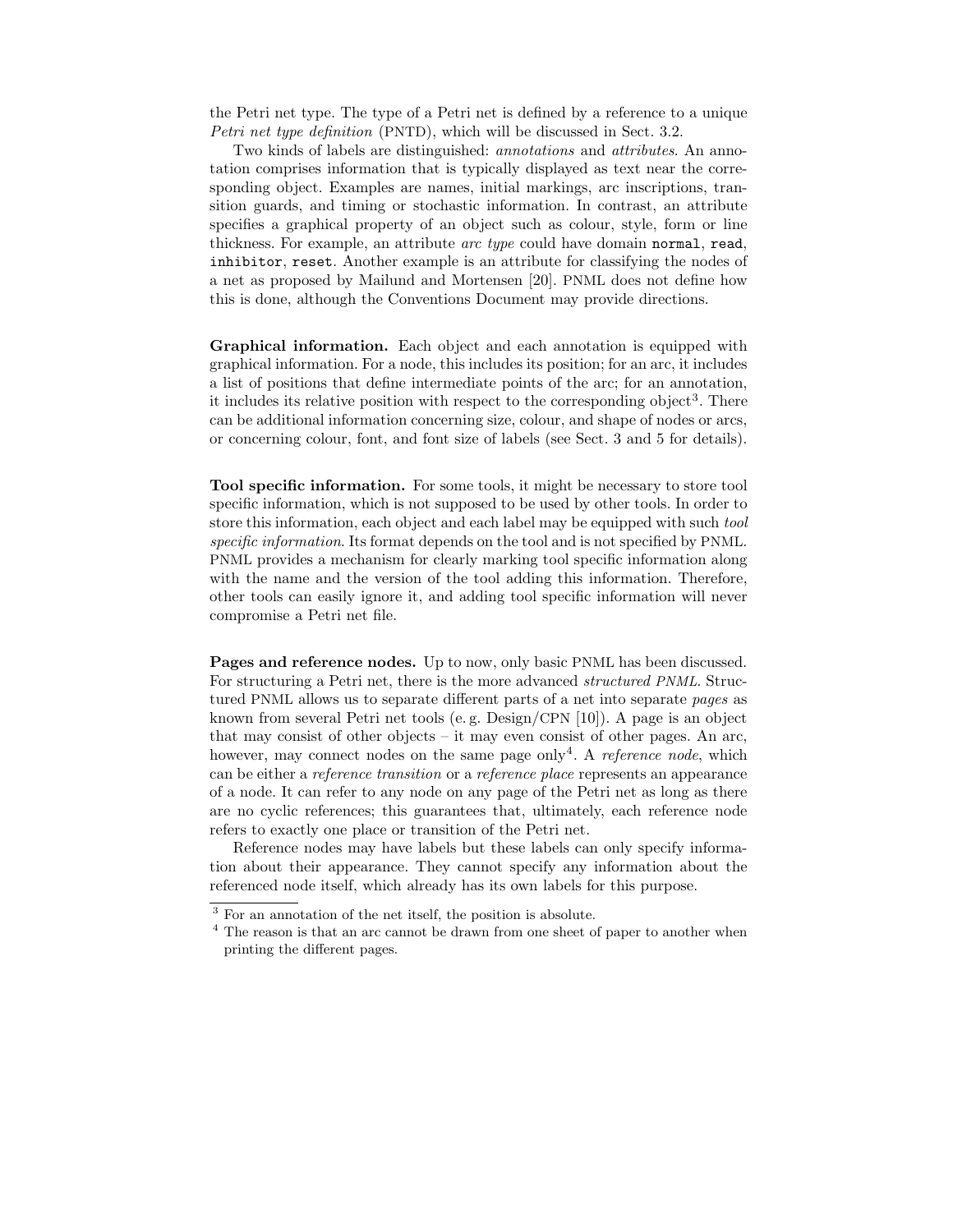Basic PNML is PNML without pages or reference nodes. A fixed transformation can "flatten" any PNML net to a semantically equivalent basic PNML net. To do so, the reference nodes are merged with the nodes they refer to and page borders are ignored (see [17] for details). This transformation can be achieved by a simple XSLT stylesheet [6]. By applying this stylesheet, a tool supporting only basic PNML can be used for arbitrary PNML nets<sup>5</sup>. A more powerful structuring mechanism, modular PNML [17], allows different PNML documents to reference each other. Modular PNML will be briefly discussed in Sect. 7.

## 2.4 Discussion of the Use of PNML

In this section, we briefly discuss the use of Petri net types and the definition of Petri net features to achieve our design goals. Every Petri net file has a unique type, which is a reference (a URI – Uniform Resource Identifier) to the corresponding Petri net type definition. This way, the syntax is unambiguously defined by the PNML meta model and the type definition. To be interpreted unambiguously, each Petri net type definition must have a formal semantics that is known by each tool that uses it.

The description of the semantics of Petri net features and Petri net types is not formalized yet. A formalism for defining the semantics of features and for combining the semantics of features to a semantics of a Petri net type is far from trivial. Working out such a formalism is a long-term project. The concepts of PNML provide a starting point for this work.

But what about compatibility? There are times when it would be very useful to be able to import a net, even when the semantics of the Petri net type is unknown. For example, when we have a hard copy of a net describing a complex system in a net dialect that our own tool does not support, but we wish to input the net. Manual input of the net would be very time consuming. A transferred file would go a long way to alleviating this problem. In this case, a tool might try to extract as much information as possible from the net type by guessing the meaning of some labels from their names, which may result in wrong interpretations. In order to allow the tool some more "educated guesses" on the meaning of labels, PNML provides the features definition interface. Each feature fixes the syntax for the corresponding labels along with a description of their semantics. Standard features defined according to this interface will be maintained in the Conventions Document. A new Petri net type definition may choose its features from these conventions by a reference to the Conventions Document (see Sect. 3.2 for details). If the Petri net type chooses all its features from the Conventions Document, a tool not knowing the new type, but knowing the feature from the Conventions Document, knows the meaning of the corresponding labels. Then it can try to extract all the relevant information and convert the net to a Petri net type it knows – possibly losing some information of the original net.

<sup>5</sup> It is also possible to use basic PNML with extra information to represent the page structure, and a pair of XSLT sheets for the conversion. This allows the page structure to be preserved even after processing a net with a tool that only supports basic PNML, if that tool supports the extra information.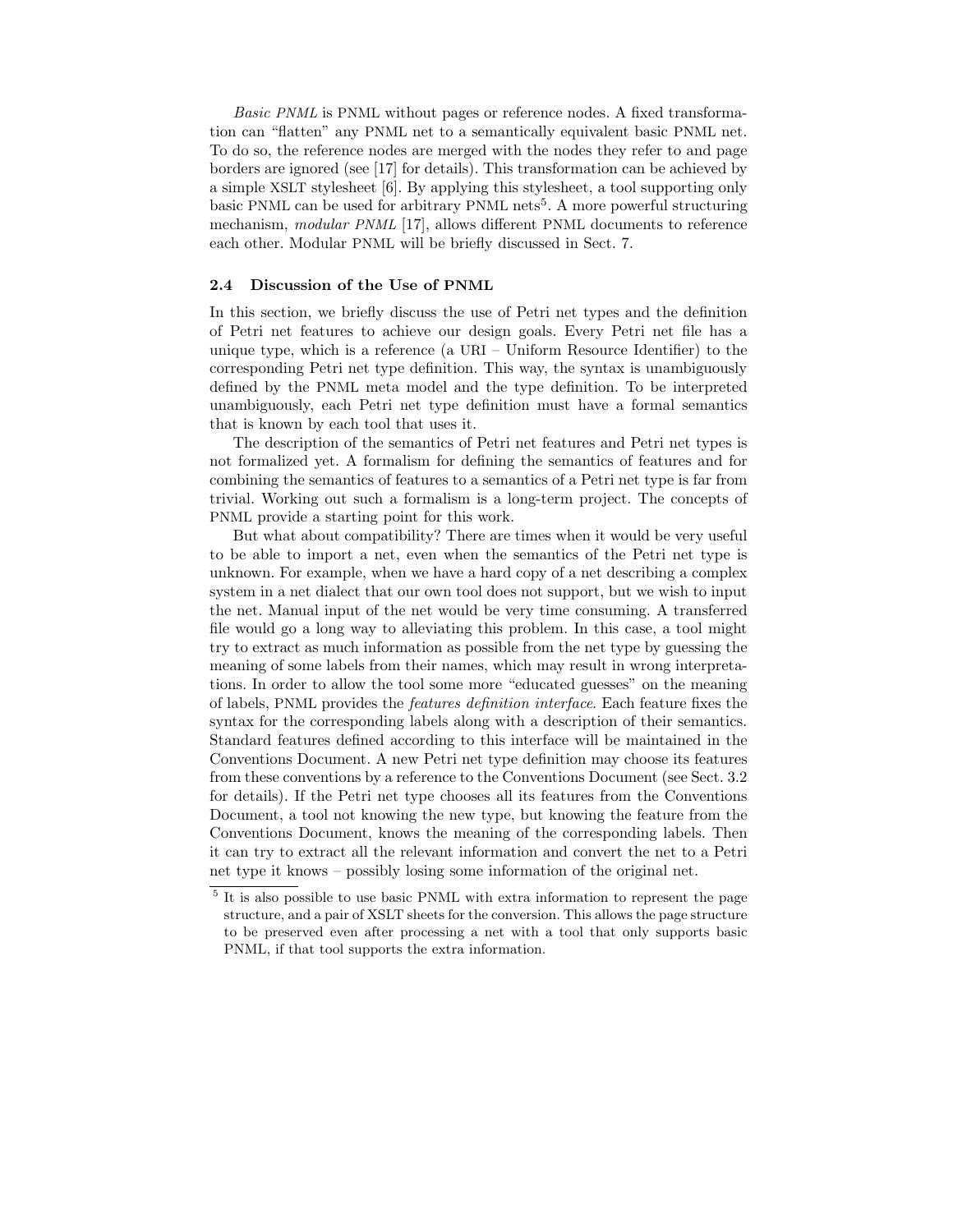# 3 PNML Technology

In this section, we will discuss how the concepts of PNML can be implemented in XML. Though the use of XML has some disadvantages<sup>6</sup>, the advantages of XML clearly prevail. Aside from its popularity, it is platform independent, and there are many tools available for reading, writing and validating XML documents.

There are different XML technologies that could be used for implementing PNML. RELAX NG [7] was chosen for defining the structure of a PNML document, because it was one of the first technologies<sup>7</sup> with a module concept and a validator supporting it. This module concept was necessary for clearly separating the PNML meta model from the type definitions (PNTDs). Today, there is also tool support for XML Schema [26]. So PNML could be easily realized in XML Schema<sup>8</sup>.

## 3.1 PNML Meta Model

The PNML meta model is translated into XML syntax in a straightforward manner. Technically, the syntax of PNML 1.3 is defined by a RELAX NG grammar, which can be found on the PNML web site [24].

PNML elements. Here, not the full grammar, but a more compact translation is presented: basically, each concrete class<sup>9</sup> of the PNML meta model is translated into an XML element. This translation along with the attributes and their data types is given in Tab. 1. These XML elements are the keywords of PNML and are called PNML elements for short. For each PNML element, the aggregations of the meta model define in which elements it may occur as a child element. We have omitted the Graphics class from the meta model shown in Fig. 2 so as not to clutter the diagram. The classes with associated graphical information are instead indicated by an attribute "graphics".

The data type ID in Tab. 1 describes a set of unique identifiers within the PNML document. The data type IDRef describes the same set, now as references to the elements of ID. The set of references is restricted to a denoted subset. For instance, a reference place transitively refers with its attribute ref to a place of the same net.

Labels. There are no PNML elements for labels because the meta model does not define any concrete ones. Concrete labels are defined by the Petri net types. An XML element that is not defined by the meta model (i. e. not occurring in

<sup>6</sup> One disadvantage is storage waste. But, this can be easily avoided by using a compressed XML format, which is supported by most XML APIs.

<sup>&</sup>lt;sup>7</sup> RELAX NG replaces TREX (*Tree Regular Expressions for XML*) [5], which was used when first defining PNML.

 $^8$  There are converters providing translation between several XML schema languages.

<sup>&</sup>lt;sup>9</sup> A class in a UML diagram is concrete if its name is not displayed in italics.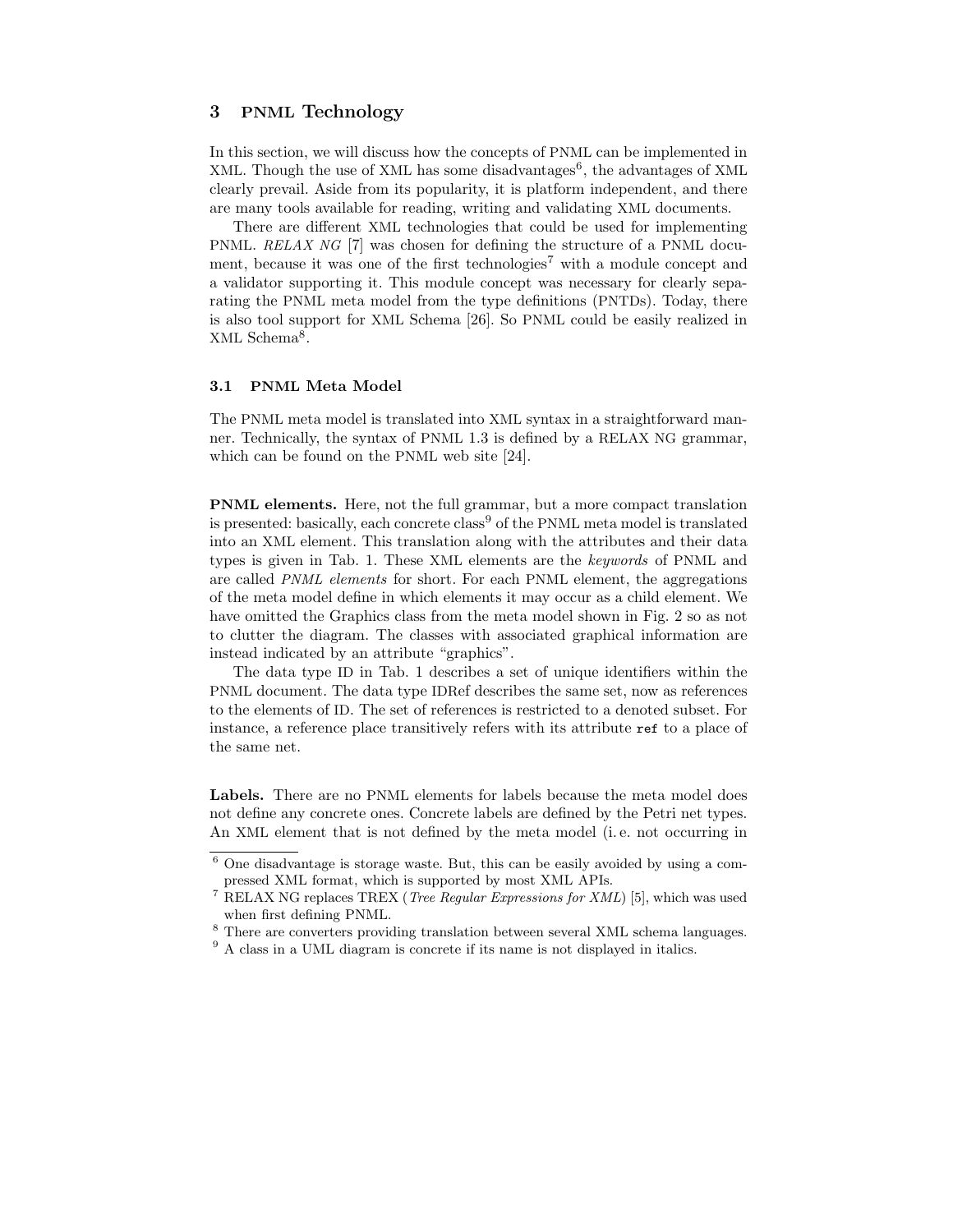| Class                      | XML element                          | <b>XML</b> Attributes               |  |  |  |
|----------------------------|--------------------------------------|-------------------------------------|--|--|--|
| PetriNetFile <pnml></pnml> |                                      |                                     |  |  |  |
| PetriNet                   | $net$                                | id: ID                              |  |  |  |
|                            |                                      | type: anyURI                        |  |  |  |
| Place                      | <place></place>                      | id: ID                              |  |  |  |
| Transition                 | <transition></transition>            | id: ID                              |  |  |  |
| Arc                        | <arc></arc>                          | id: ID                              |  |  |  |
|                            |                                      | source: IDRef (Node)                |  |  |  |
|                            |                                      | target: IDRef (Node)                |  |  |  |
| Page                       | <page></page>                        | id: ID                              |  |  |  |
| RefPlace                   | <referenceplace></referenceplace>    | id: ID                              |  |  |  |
|                            |                                      | ref: IDRef (Place or RefPlace)      |  |  |  |
| RefTrans                   | $\verb `referenceTransition `id: ID$ |                                     |  |  |  |
|                            |                                      | ref: IDRef (Transition or RefTrans) |  |  |  |
| ToolInfo                   | <toolspecific></toolspecific>        | tool: string                        |  |  |  |
|                            |                                      | version: string                     |  |  |  |
| Graphics                   | <graphics></graphics>                |                                     |  |  |  |

Table 1. Translation of the PNML meta model into PNML elements

Tab. 1) is considered as a label of the PNML element in which it occurs. For example, an <initialMarking> element could be a label for a place, which represents its initial marking. Likewise  $\langle$ name> could represent the name of an object, and <inscription> an arc inscription. A legal element for a label may consist of further elements. The value of a label appears as a string in a  $\text{text}$  element. Furthermore, the value may be represented as an XML tree in a  $\langle$ structure $\rangle$ element<sup>10</sup>. An optional PNML <**graphics**> element defines its graphical appearance, and further optional PNML <toolspecific> elements may add tool specific information to the label.

Graphics. PNML elements and labels include graphical information. The structure of the PNML  $\langle$ graphics> element depends on the element in which it appears. Table 2 shows the elements which may occur in the substructure of a  $\langle$ graphics> element. The  $\langle$ position> element defines an absolute position and is required for each node, whereas the  $\leq$  of fset> element defines a relative position and is required for each annotation. The other sub-elements of  $\langle$ graphics> are optional. For an arc, the (possibly empty) sequence of  $\epsilon_{position}$  elements defines its intermediate points. Each absolute or relative position refers to Cartesian coordinates  $(x, y)$ . As for many graphical tools, the x-axis runs from left to right and the y-axis from top to bottom. More details on the effect of the graphical features can be found in Sect. 5.1.

 $^{10}$  In order to be compatible with earlier versions of PNML, the text element  $\verb|>|$ may occur alternatively to the <text> <structure> pair.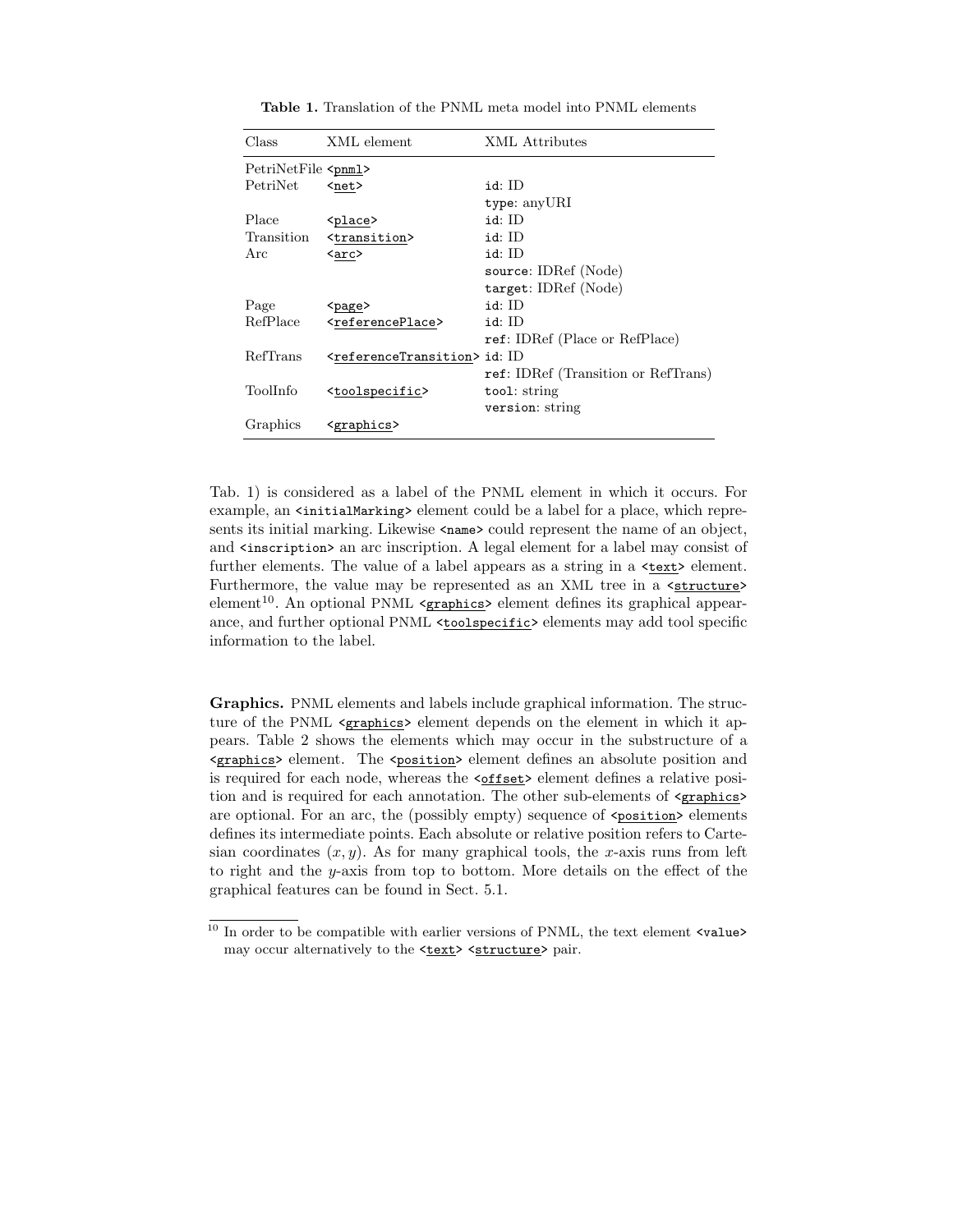

Fig. 3. A simple P/T-system

Listing 1. PNML code of the example net in Fig. 3

```
\leq_{\texttt{pmnl\_xmlns}}="http://www.example.org/pnml">
       <net id="n1" type="http://www.example.org/pnml/PTNet">
         <name>
            <text>An example P/T-net</text>
5 \langle /name \rangle\leqplace id="p1">
            <graphics>
              <position x="20" y="20"/>
            </graphics>
10 <name>
              <text>ready</text>
              <graphics>
                 \text{coffset} x="-10" y="-8"/>
              </graphics>
15 </name>
            <initialMarking>
              <text>3</text>
            </initialMarking>
         \langle/place>
20 \leq \frac{t \cdot \sin(\sin(\pi t))}{t \cdot t} id="t1">
            <graphics>
              \frac{1}{20} <position x="60" y="20"/>
            </graphics>
            <toolspecific tool="PN4all" version="0.1">
25 <hidden/>
            </toolspecific>
         </transition>
         \langle \text{arc} \text{ id} = "a1" \text{ source} = "p1" \text{ target} = "t1" \rangle<graphics>
30 <position x="30" y="5"/>
              <sub>position</sub> x="60" y="5"/></sub>
            </graphics>
            <inscription>
              <text>2</text>
35 <graphics>
                 \text{coffset } x = \text{"15" y} = \text{"-2"'}</graphics>
            </inscription>
         \langle /arc \rangle40 \frac{\text{20}}{\text{10}}\langle/pnml\rangle
```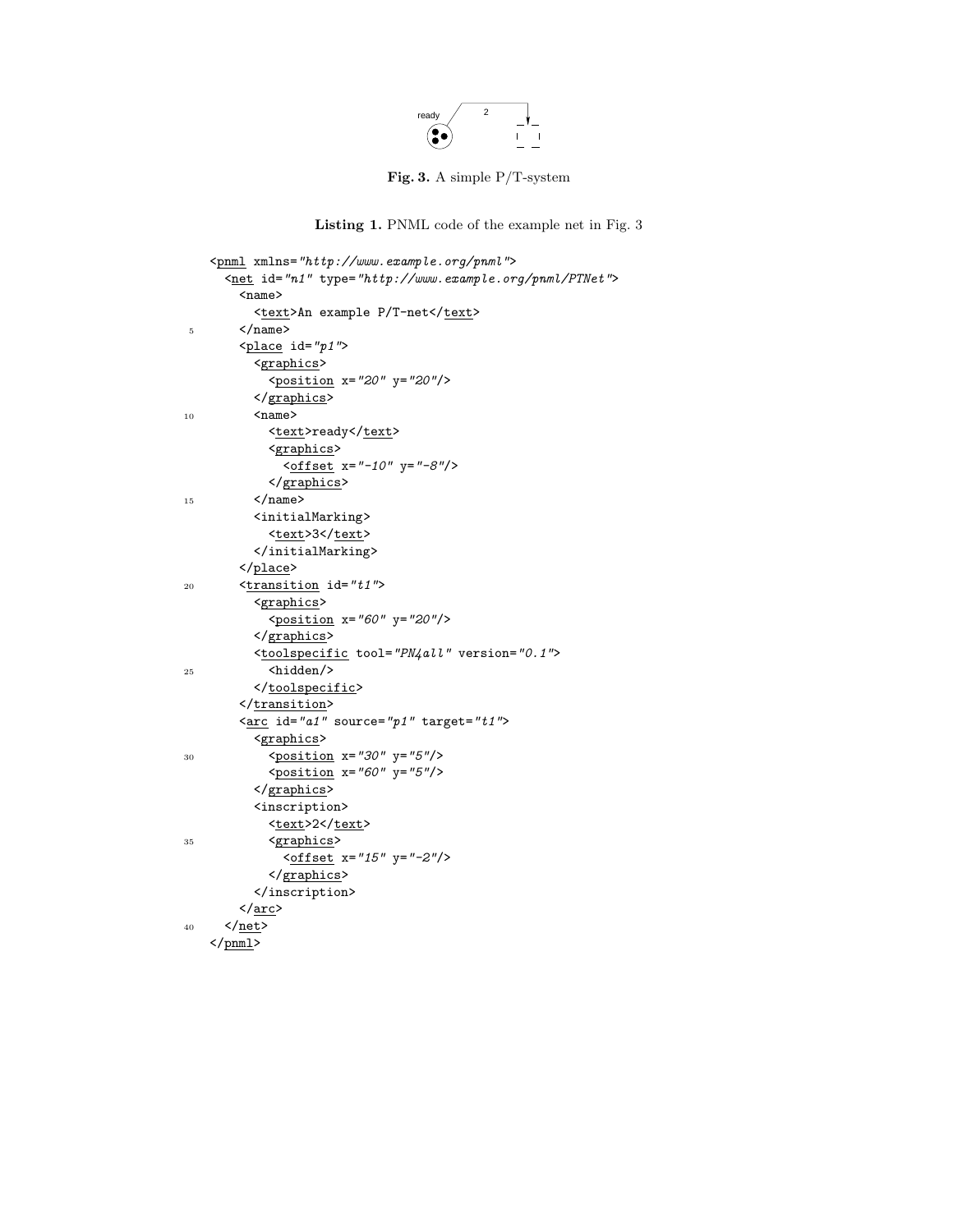| Parent element class Sub-elements of <graphics></graphics> |                                  |  |
|------------------------------------------------------------|----------------------------------|--|
| <i>Node</i> , Page                                         | <position> (required)</position> |  |
|                                                            | <dimension></dimension>          |  |
|                                                            | $fill$                           |  |
|                                                            | $\langle$ line $\rangle$         |  |
| Arc                                                        | $<$ position> (zero or more)     |  |
|                                                            | $\langle$ line $\rangle$         |  |
| Annotation                                                 | $\leq$ offset> (required)        |  |
|                                                            | <fill></fill>                    |  |
|                                                            | $\langle$ line $\rangle$         |  |
|                                                            | <font></font>                    |  |

Table 2. Elements in the <graphics> element depending of the parent element

Listing 2. Label definition

```
<define name="PTMarking"
       xmlns:pnml="http://www.informatik.hu-berlin.de/top/pnml">
        <element name="initialMarking">
           <interleave>
5 \leq \leq \leq \leq \leq \leq \leq \leq \leq \leq \leq \leq \leq \leq \leq \leq \leq \leq \leq \leq \leq \leq \leq \leq \leq \leq \leq \leq \leq \leq \leq \leq \leq \leq \leq \leq <data type="nonNegativeInteger"
                   datatypeLibrary="http://www.w3.org/2001/XMLSchema-datatypes"/>
              </element>
              \leq_{\text{ref}} name="pnml:StandardAnnotationContent"/>
10 </interleave>
        </element>
     </define>
```
Example. In order to illustrate the structure of a PNML file, we consider the simple example net shown in Fig. 3. Listing 1 shows the corresponding PNML code. It is a straightforward translation, where we have labels for the names of objects, for the initial markings, and for arc inscriptions. Note that we assume that the dashed outline of the transition results from the tool specific information  $\lambda$ hidden> from an imaginary tool  $PN\$ all.

## 3.2 Petri Net Types

When defining a Petri net type, we firstly need to explain how labels are defined.

Label definition. Listing 2 shows the RELAX NG definition of the label  $\sin\theta$  initial Marking >, which represents the initial marking of a place of a  $P/T$ -system (cf. List. 1). Its value (in a  $\text{text}$  element) should be a natural number, which is formalized by referring to the corresponding data type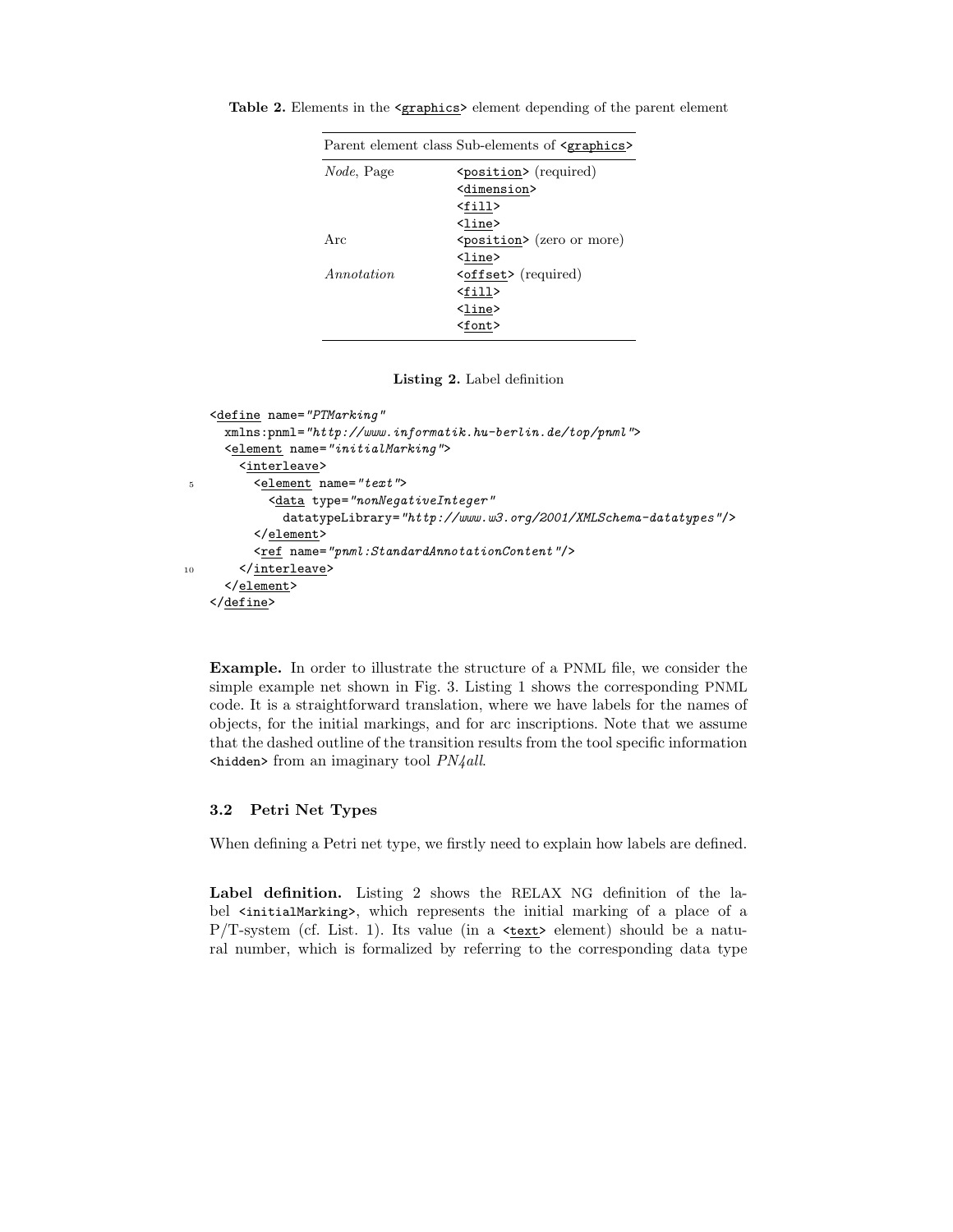Listing 3. PNTD for P/T-Systems

```
<grammar ns="http://www.example.org/pnml"
            xmlns="http://relaxng.org/ns/structure/1.0"
            xmlns:conv="http://www.informatik.hu-berlin.de/top/pnml/conv">
     \{include href="http://www.informatik.hu-berlin.de/top/pnml/pnml.rnq"/>
5 \leq include href="http://www.informatik.hu-berlin.de/top/pnml/conv.rnq"/>
     <define name="NetType" combine="replace">
       <text>http://www.example.org/pnml/PTNet</text>
     </define>
     <define name="Net" combine="interleave">
10 <optional><ref name="conv:Name"/></optional>
     </define>
     <define name="Place" combine="interleave">
       <interleave>
         <optional><ref name="conv:PTMarking"/></optional>
15 <optional><ref name="conv:Name"/></optional>
       </interleave>
     </define>
     <define name="Arc" combine="interleave">
       <optional><ref name="conv:PTArcInscription"/></optional>
_{20} </<u>defin</u>e>
   </grammar>
```
nonNegativeInteger of the data type system of XML Schema. Note that the optional graphical and tool specific information do not occur in this label definition; this is not necessary, because these standard elements for annotations are inherited from the standard annotation of PNML. Such label definitions can either be given explicitly for each Petri net type, or they can be included in the Conventions Document, such that Petri net type definitions can refer to these definitions. Some of the available labels in the Conventions Document will be discussed in Sect. 4.

Petri Net Type Definitions (PNTDs) Listing 3 shows the Petri Net Type Definition (PNTD) for P/T-Systems as a RELAX NG grammar. Firstly, it includes both the definitions for the meta model of PNML (pnml.rng) and the definitions of the Conventions Document (conv.rng) (Sect. 4), which, in particular, contains the definition from List. 2, a similar definition for arc inscriptions of P/T-systems, and a definition for names.

Secondly, the PNTD defines the legal labels for the whole net and the different objects of the net. In our example, the net and the places may have an annotation for names. Furthermore, the places are equipped with an initial marking and the arcs are equipped with an arc inscription. Note that all labels are optional in this type. The labels are associated with the net objects by giving a reference to the corresponding definitions in the Conventions Document. Tech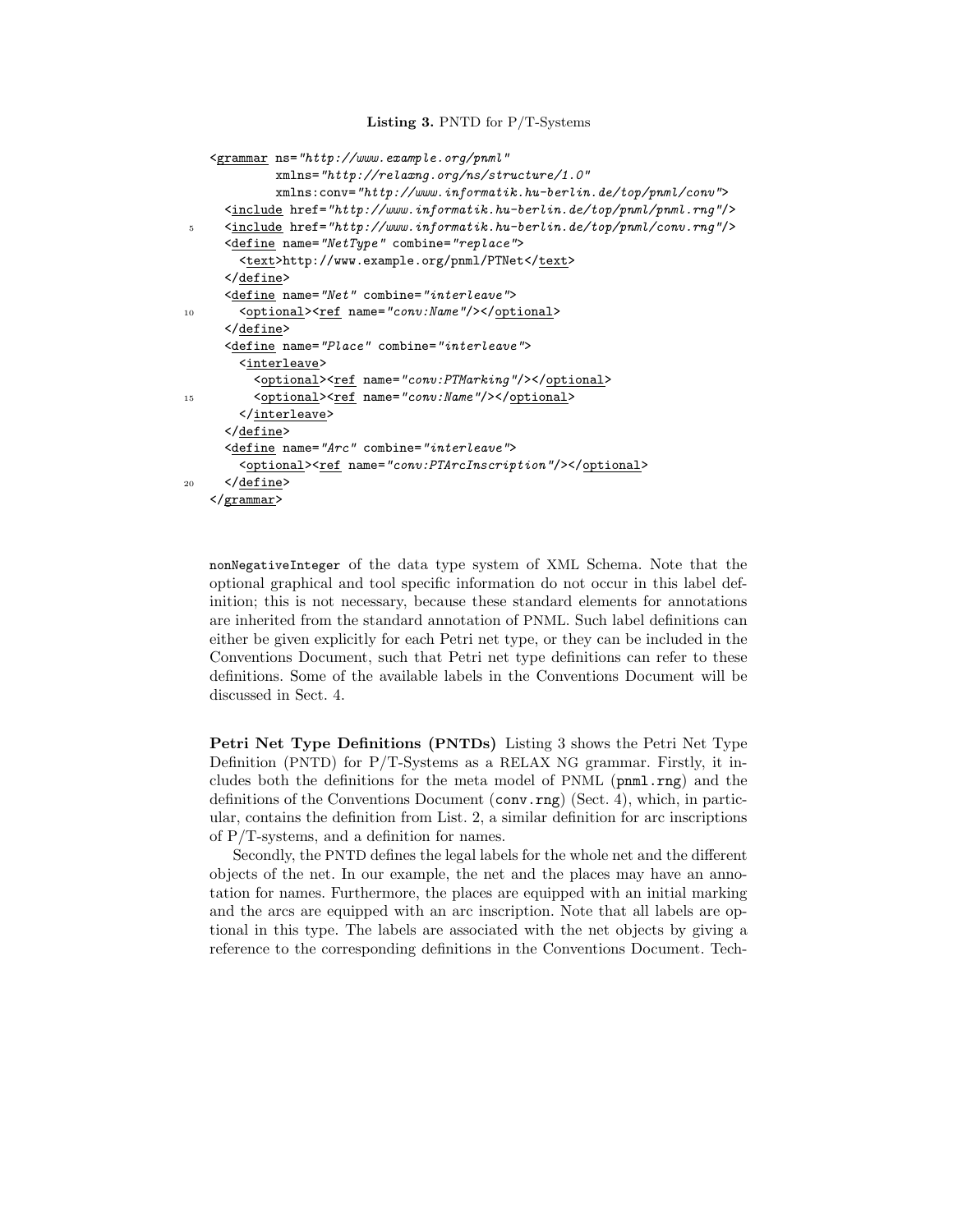nically, the definition extends the original definition of the net, places and arcs of the RELAX NG grammar for PNML.

#### 3.3 High-level Petri Nets

One of the driving forces for developing PNML was the standardisation process of high-level Petri nets [13]. This standard defines High-Level Petri Net Graphs (HLPNGs) as a syntactic representation of high-level Petri nets. Here, we will briefly sketch the idea of a PNTD for HLPNGs. Note that this definition is an example for having a textual as well as a structural representation of the value of a label.

The PNTD defines labels for the corresponding concepts of HLPNGs: signatures, variables, initial markings, arc-inscriptions, and transition guards. Arcinscriptions and transition guards are terms over the signature and the variables of the HLPNG. No concrete syntax is defined, but terms are defined in the usual inductive manner, providing an abstract syntax.

In the PNTD for HLPNGs, the value of a label may be represented by using a concrete or abstract syntax. The value in a concrete syntax is represented as pure text within the label's <text> element, the value in an abstract syntax is represented within the label's <structure> element. An XML substructure within the <structure> element represents the inductive construction of a term from its subterms. This way, we can exchange high-level nets between two tools that use different concrete syntaxes, but have the same underlying structure (which is fixed for HLPNGs). Tools are not required to export or import abstract syntax, but if they do, interoperability with other tools is increased.

# 4 Conventions

The Conventions Document comprises the definitions of all standard labels, in order to guarantee compatibility among different Petri net types.

Technically, the Conventions Document consists of a sequence of more or less independent label definitions as discussed in Sect. 3.2. Each label definition in the Conventions Document must be assigned a unique name. In our example from List. 2, a label with name PTMarking has been defined. Note that it is not necessarily the name of the corresponding XML element. In the example from List. 2, the label PTMarking is defined as the XML element  $\langle$ initialMarking>. For each label, the Conventions Document gives a reference to its meaning and states in which PNML elements it may occur. The definitions in the Conventions Document can be used by referring to the name of a label in the Conventions Document as shown in List. 3.

Table 3 gives some examples of labels defined in the Conventions Document. The first column gives the name of the label. The second column gives the corresponding XML element. The third column gives the data type of the label. If it is a simple data type, the value of the label must be text in the XML element <text>. More complex data types (indicated by "structured" in Tab. 3),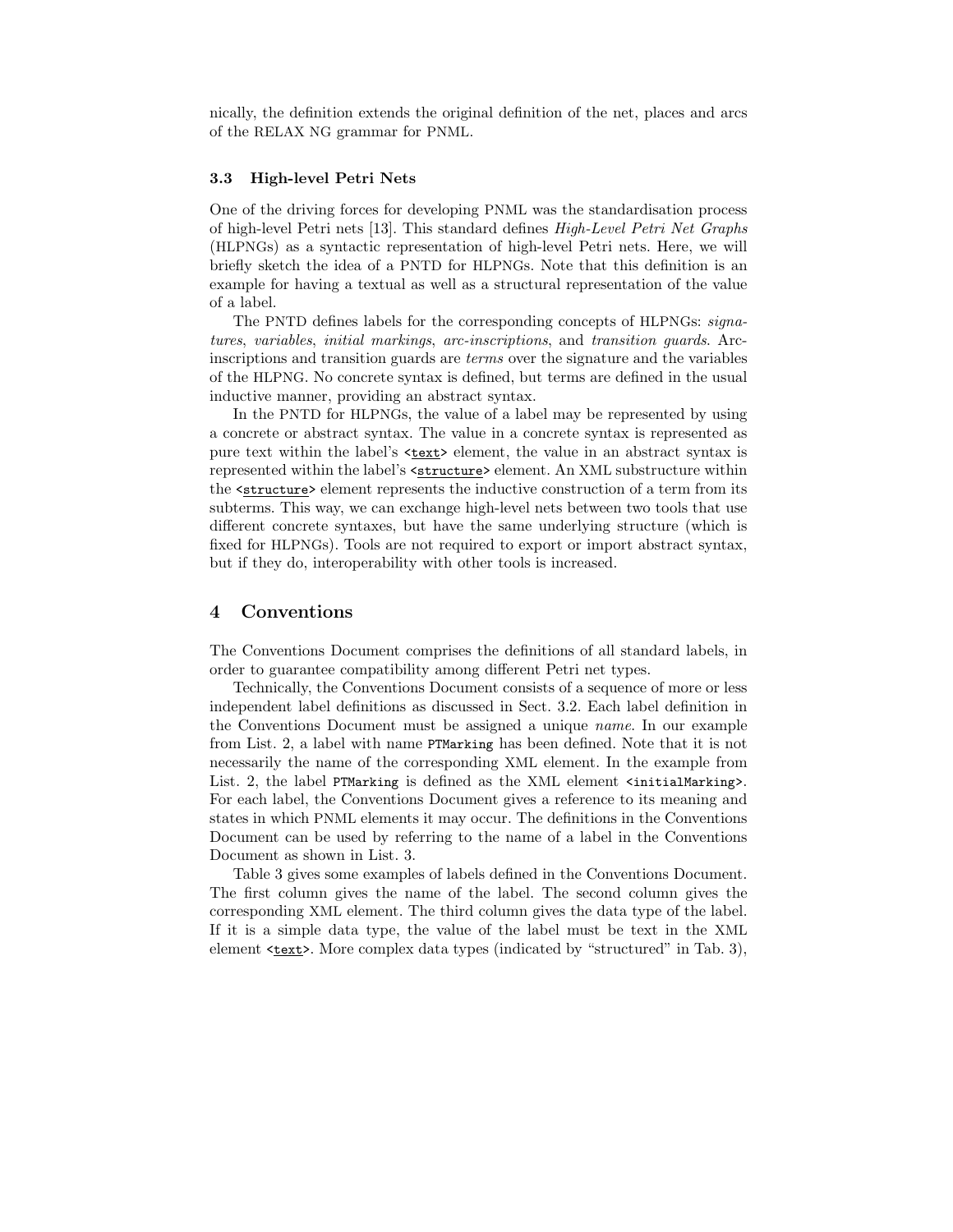| <b>Table 3.</b> Content of the Conventions Document |
|-----------------------------------------------------|
|                                                     |

|        | Label name XML element                                 | Domain                                                         | Meaning                                                                                               |
|--------|--------------------------------------------------------|----------------------------------------------------------------|-------------------------------------------------------------------------------------------------------|
| Name   | $name$                                                 | string                                                         | user given identifier of an el-<br>ement describing its mean-<br>ing                                  |
|        |                                                        | PTMarking <initialmarking> nonNegativeInteger</initialmarking> | initial marking of places in<br>nets like $P/T$ -nets                                                 |
|        | $EMMarking$ $\leq$ initialMarking> —                   |                                                                | initial marking of places in<br>nets like EN-systems                                                  |
|        | HLMarking <initialmarking> structured</initialmarking> |                                                                | term describing the initial<br>marking of a place in a high-<br>level net schema                      |
|        | PTCapacity <capacity></capacity>                       |                                                                | nonNegativeInteger annotation describing the<br>capacity of a place in nets<br>similar to $P/T$ -nets |
| HLSort | $<$ sort $>$                                           | structured                                                     | description of the sort of to-<br>kens on a place in high-level<br>net schemas                        |

are represented both as strings in the element  $\langle \texttt{text} \rangle$  and as an XML tree in the <structure> element of the annotation. The last column gives a short description of the label's meaning.

Note that different labels in the Conventions Document can be represented by the same XML element. In the examples from Tab. 3, this applies to the labels PTMarking, ENMarking, and HLMarking. This is not a problem since these labels cannot be used within the same net anyway, and the name of the corresponding label definition in the Conventions Document can be retrieved<sup>11</sup> from the Petri Net Type Definition.

In contrast to PNML technology, the Conventions Document is a "living document", which requires some maintenance and continuous standardization. This requires both a maintenance policy and a team to maintain this Conventions Document. One policy should be that changes are always upward and downward compatible. This, basically, means that, once a label definition is in the Conventions Document, it cannot be changed anymore. Therefore, a definition should only be added to the Conventions Document when its definition is stable.

# 5 Layout

In this section, we discuss the graphical features of PNML and their effect on the graphical presentation of a PNML document. Section 5.1 gives an informal

 $\frac{11}{11}$  An alternative to this solution would be to use different namespaces. But, this would result in quite complex definitions. Moreover, namespaces would be necessary even for simple Petri net types such as P/T-Systems. In order to keep PNML for simple Petri net types as simple as possible, the extensive use of namespaces is avoided.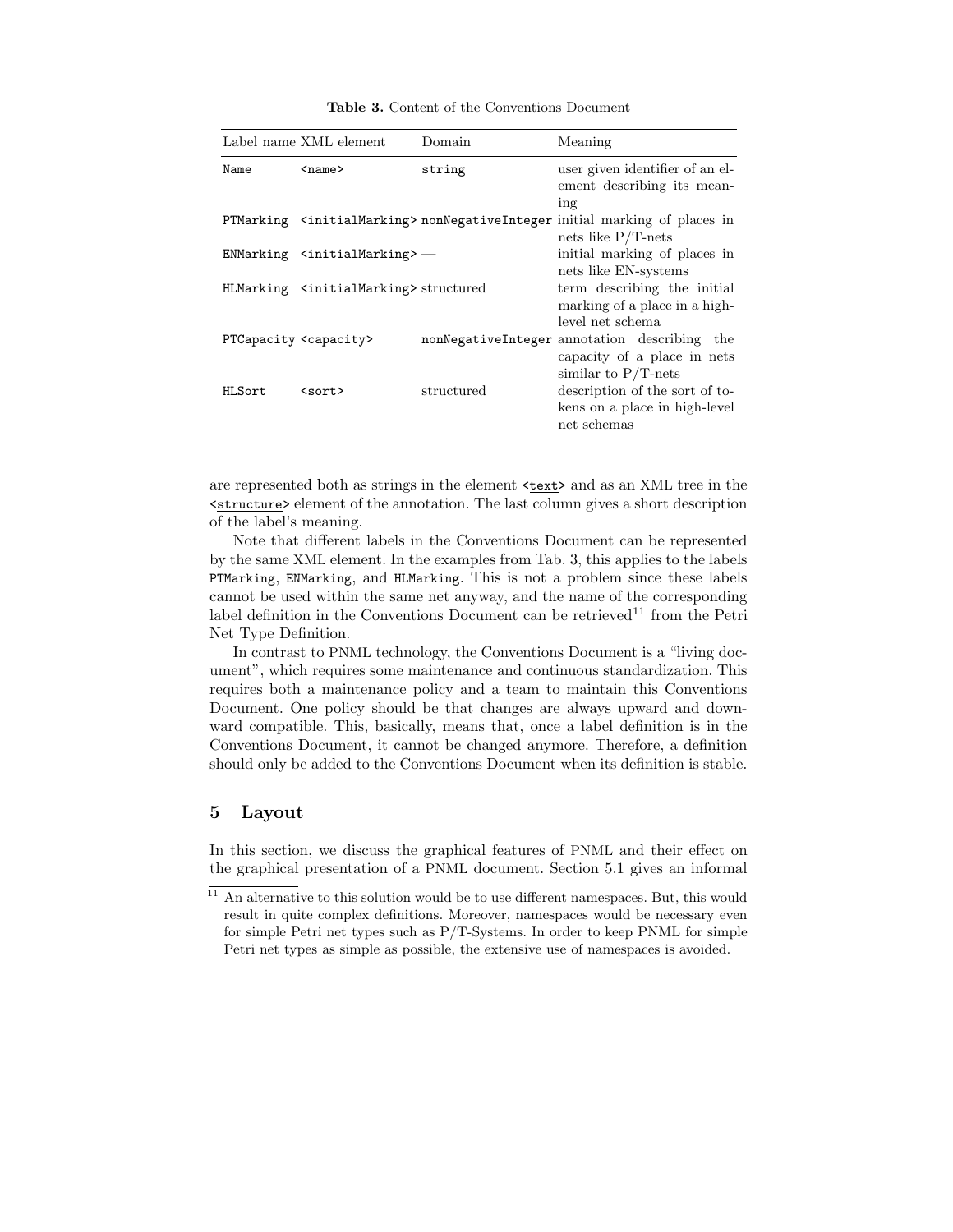overview of all graphical features. In Sect. 5.2, we discuss a precise description of the graphical presentation of a PNML document, i.e. an XSLT transformation [6] from PNML to the Scalable Vector Graphics (SVG) [11]. SVG is a standard for two-dimensional vector graphics based on XML. In combination with a standard SVG viewer, this XSLT transformation provides us with a standard viewer for PNML documents.

## 5.1 Graphical Information in PNML

Table 4 lists the graphical elements that may occur in the PNML <graphics> element along with their attributes. The domain of the attributes refers to the data types of either XML Schema [26], or Cascading Stylesheets 2 (CSS2) [4], or is given by an explicit enumeration of the legal values.

| XML element Attribute   |                | Domain                                             |
|-------------------------|----------------|----------------------------------------------------|
| <position></position>   | X              | decimal                                            |
|                         | У              | decimal                                            |
| <offset></offset>       | $\mathbf x$    | decimal                                            |
|                         | y              | decimal                                            |
| <dimension></dimension> | X              | nonNegativeDecimal                                 |
|                         | У              | nonNegativeDecimal                                 |
| <fill></fill>           | color          | $CSS2$ -color                                      |
|                         | image          | anyURI                                             |
|                         | gradient-color | $CSS2$ -color                                      |
|                         |                | gradient-rotation {vertical, horizontal, diagonal} |
| <line></line>           | shape          | ${line, curve}$                                    |
|                         | color          | CSS2-color                                         |
|                         | width          | nonNegativeDecimal                                 |
|                         | style          | $\{ solid, dash, dot\}$                            |
| <font></font>           | family         | CSS2-font-family                                   |
|                         | style          | CSS2-font-style                                    |
|                         | weight         | $\text{CSS2-font-weight}$                          |
|                         | size           | CSS2-font-size                                     |
|                         | decoration     | {underline, overline, line-through}                |
|                         | align          | $\{left, center, right\}$                          |
|                         | rotation       | decimal                                            |

Table 4. PNML graphical elements

The <position> element defines the absolute position of a net node or a net annotation, where the x-coordinate runs from left to right and the y-coordinate from top to bottom. The <offset> element defines the position of an annotation relative to the position of the object.

For an arc, there may be a (possibly empty) list of  $\epsilon$  position > elements. These elements define intermediate points of the arc. Altogether, the arc is a path from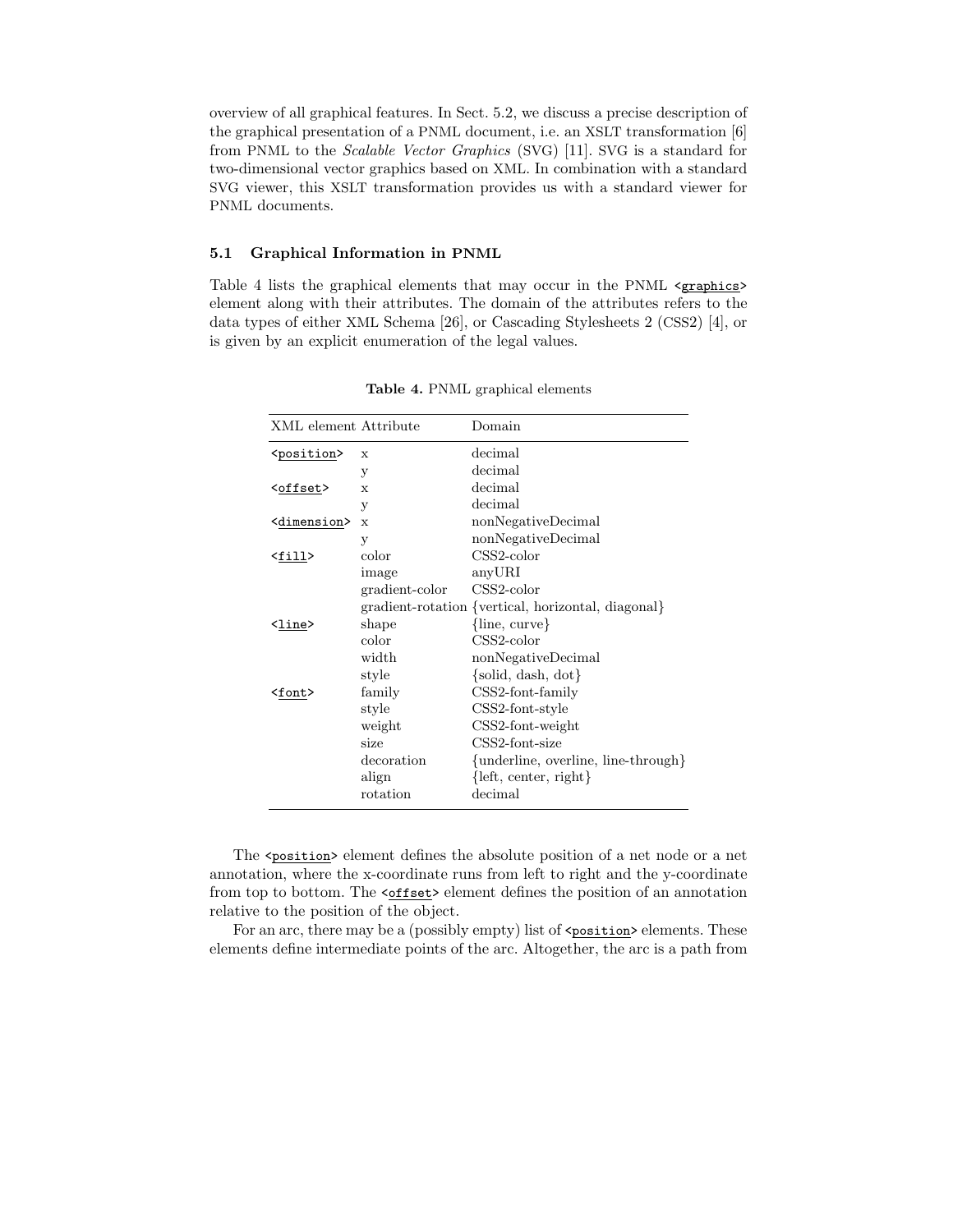the source node of the arc to the destination node of the arc via the intermediate points. Depending on the value of attribute shape of element <line>, the path is displayed as a polygon or as a (quadratic) Bezier curve, where points act as line connectors or Bezier control points.

The <dimension> element defines the height and the width of a node. Depending on the ratio of height and width, a place is displayed as an ellipse rather than a circle.

The two elements  $\le$  fill> and  $\le$  line> define the interior and outline colours of the corresponding element. The value assigned to a colour attribute must be a RGB value or a predefined colour as defined by CSS2. When the attribute gradient-color is defined, the fill colour continuously varies from color to gradient-color. The additional attribute gradient-rotation defines the orientation of the gradient. If the attribute image is defined, the node is displayed as the image at the specified URI, which must be a graphics file in JPEG or PNG format. In this case, all other attributes of  $\text{If all }$  and  $\text{Line}$  are ignored.

For a label, the  $\epsilon$  font below element defines the font used to display the text of the label. The complete description of possible values of the different attributes can be found in the CSS2 specification. Additionally, the align attribute defines the justification of the text with respect to the label coordinates, and the rotation attribute defines a clockwise rotation of the text.

Figure 4 shows an example of a PNML net, which uses most of the graphical features of PNML.



Fig. 4. Example of PNML graphical features

## 5.2 Portable Visualization Scheme

In order to give a precise description of the graphical presentation of a PNML document with all its graphical features, we define a translation to SVG. Petri net tools that support PNML can visualise Petri nets using other means than SVG, but the SVG translation can act as a reference model for such visualisations. Technically, this translation is done by means of an XSLT stylesheet. The basic idea of this transformation was already presented in [27]. A complete XSLT stylesheet can be found on the PNML web pages [24].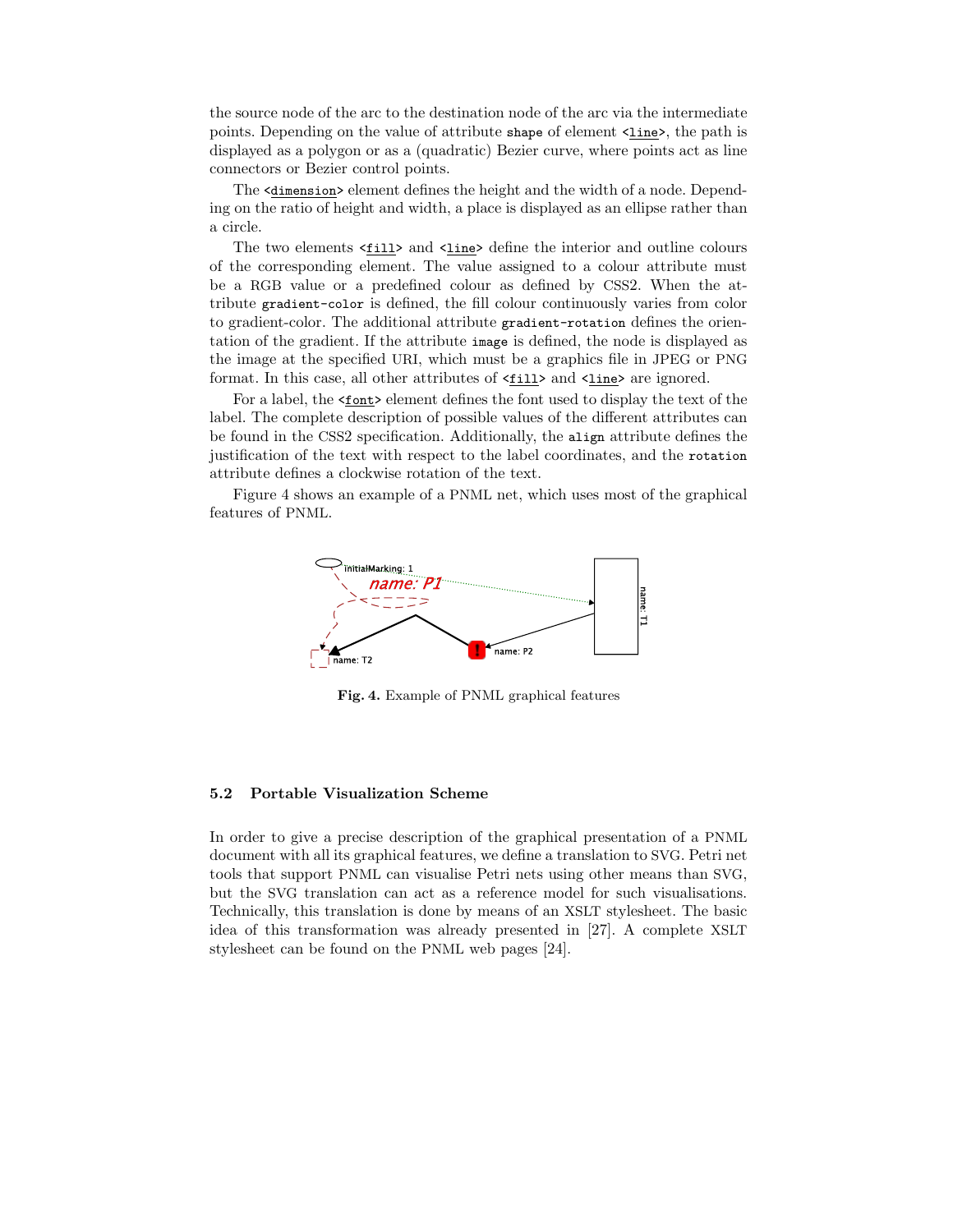Transformations for basic PNML. The overall idea of the translation from PNML to SVG is to transform each PNML object to some SVG object, where the attributes of the PNML element and its child elements are used to give the SVG element the intended graphical appearance.

As expected, a place is transformed into an ellipse, while a transition is transformed into a rectangle. Their position and size are calculated from the <position> and <dimension> elements. Likewise, the other graphical attributes from  $\text{111}$  and  $\text{11ne}$  can be easily transformed to the corresponding SVG attributes.

An annotation is transformed to SVG text such as name: someplace. The location of this text is automatically computed from the attributes in <offset> and the position of the corresponding object. For an arc, this reference position is the centre of the first line segment. If there is no <offset> element, the transformation uses some default value, while trying to avoid overlapping.

An arc is transformed into a SVG path from the source node to the target node – possibly via some intermediate points – with the corresponding attributes for its shape. The start and end points of a path may be decorated with some graphical object corresponding to the nature of the arc (e.g. inhibitor). The standard transformation supports arrow heads as decorations at the end, only. The arrow head (or another decoration) should be exactly aligned with the corresponding node. This requires computations using complex operations that are neither available in XSLT nor in SVG – the current transformation uses recursive approximation instead.

Transformations for structured PNML. Different pages of a net should be written to different SVG files since SVG does not support multi-image files. Unfortunately, XSLT does not support output to different files yet, but XSLT 2.0 will. Hence, a transformation of structured PNML to SVG will be supported once XSLT 2.0 is available.

The transformations for reference places and reference transitions are similar to those for places and transitions. In order to distinguish reference nodes from other nodes, reference nodes are drawn slightly translucent and an additional label gives the name of the referenced object.

Type specific transformations. Above, we have discussed a transformation that works for all PNML documents, where all annotations are displayed as text. For some Petri net types, one would like to have other graphical representations for some annotations. This can be achieved with customized transformations. The technical details of customized transformations are not yet fixed. Due to the rule-based transformations of XSLT, equipping the Type Definition Interface and the Feature Definition Interface of PNML with some information on their graphical appearance seems to be feasible. Basically, each new feature can be assigned its own transformation to SVG. Adding these transformations to the standard ones for PNML gives us a customized transformation for this Petri net type.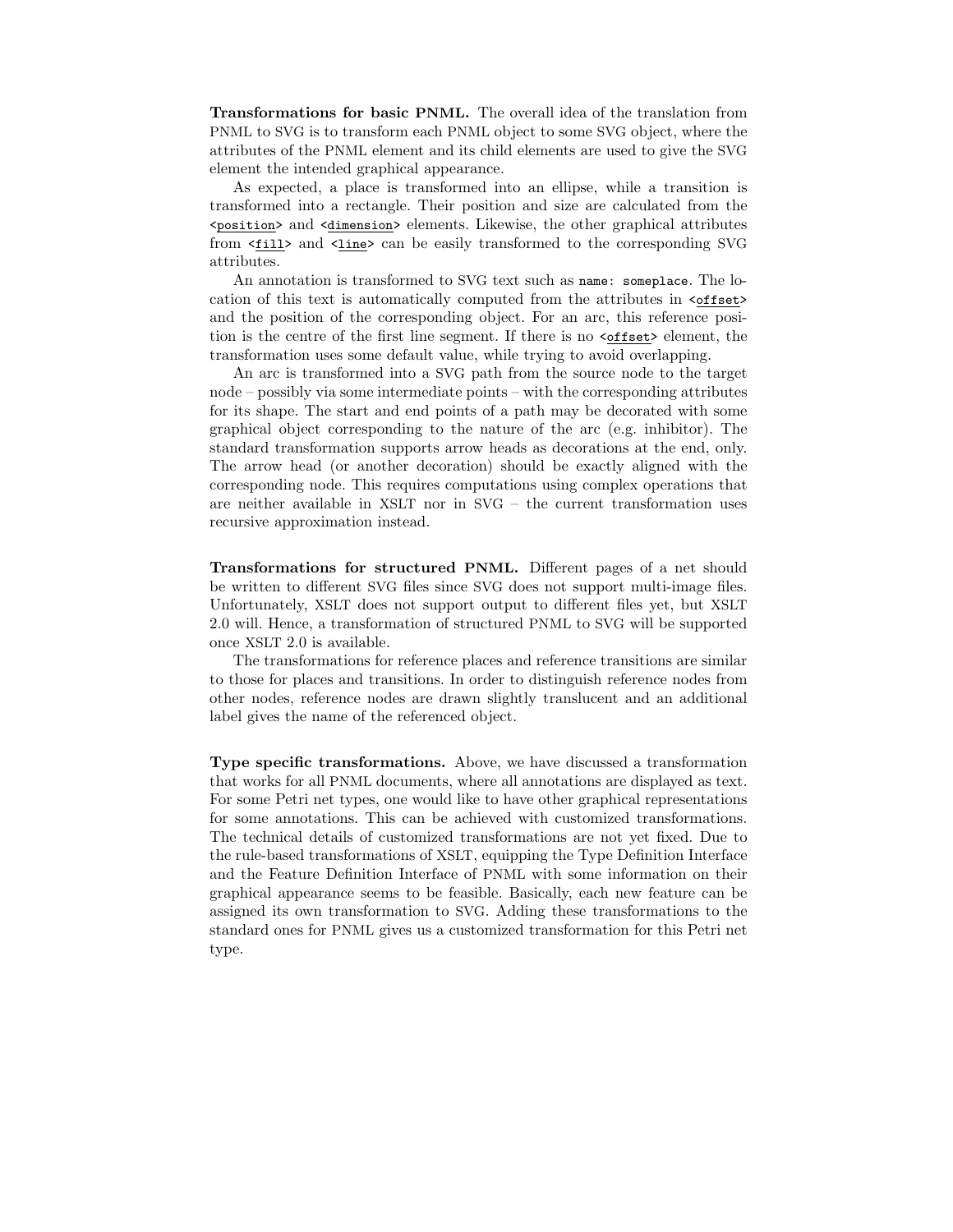# 6 Tools and Reference Implementation

In this section, we describe how PNML can be used in Petri net tools, how they implement PNML and how XML techniques can help to validate and to parse PNML documents. Several Petri net tools inspired the development of PNML. The Petri Net Kernel (Sect. 6.2) implements an object model of Petri nets similar to PNML. Renew (Sect. 6.3) was the first tool that implemented a version of PNML. PEP (Sect. 6.4) features a Petri net based collection of tools. Design/CPN (Sect. 6.5) was one of the first Petri net tools that implemented an XML based file format. Currently, there are several Petri net tools implementing PNML as one (or as the only) file format (e. g. Renew [25], PNK [23], PEP [22], VIPtool [9]).

## 6.1 XML Techniques

Implementing a new file format such as PNML for an existing tool requires some extra work. Fortunately, there are different tools and Application Programming Interfaces (APIs) for implementing parsers for XML documents on different platforms and for different programming languages. Basically, there are two techniques supporting the parsing of XML documents, SAX and DOM. SAX is a lightweight, event-driven interface, which is well-suited for streaming large XML documents with minor modifications. SAX is not well-suited for implementing I/O-interfaces and, in particular, for implementing PNML. DOM (Document Object Model) provides a parser for XML documents. Then, a program has full access to the document and all its elements in a tree-like structure. Moreover, it provides a powerful reference mechanism for accessing the elements of the XML document.

The current version of PNML, the PNTDs, and the Conventions Document are defined in the XML schema language RELAX NG [7]. There are several tools for validating an XML document against a RELAX NG specification (e.g.  $\text{Jing}^{12}$ ). Some special features of PNML, however, cannot be expressed in RELAX NG yet. This concerns the correct use of a PNTD in a PNML document and the correctness of references. For example, a reference place must refer to a place or a reference place; it must not refer to a transition or to a reference transition. Moreover, references must not be cyclic. Currently, we are developing a Jingbased validator that takes the special features of PNML into account. See the PNML Web pages [24] for more details.

Another task is the validation of the syntactical correctness of the string values of labels. If the domain of a label is defined in a known data type system (e. g. the RELAX NG internal system or the XML Schema Datatype Library), Jing can validate these string values. Other more specific values must be validated by external tools.

 $^{12}$  See URL http://www.thaiopensource.com/relaxng/jing.html for more details.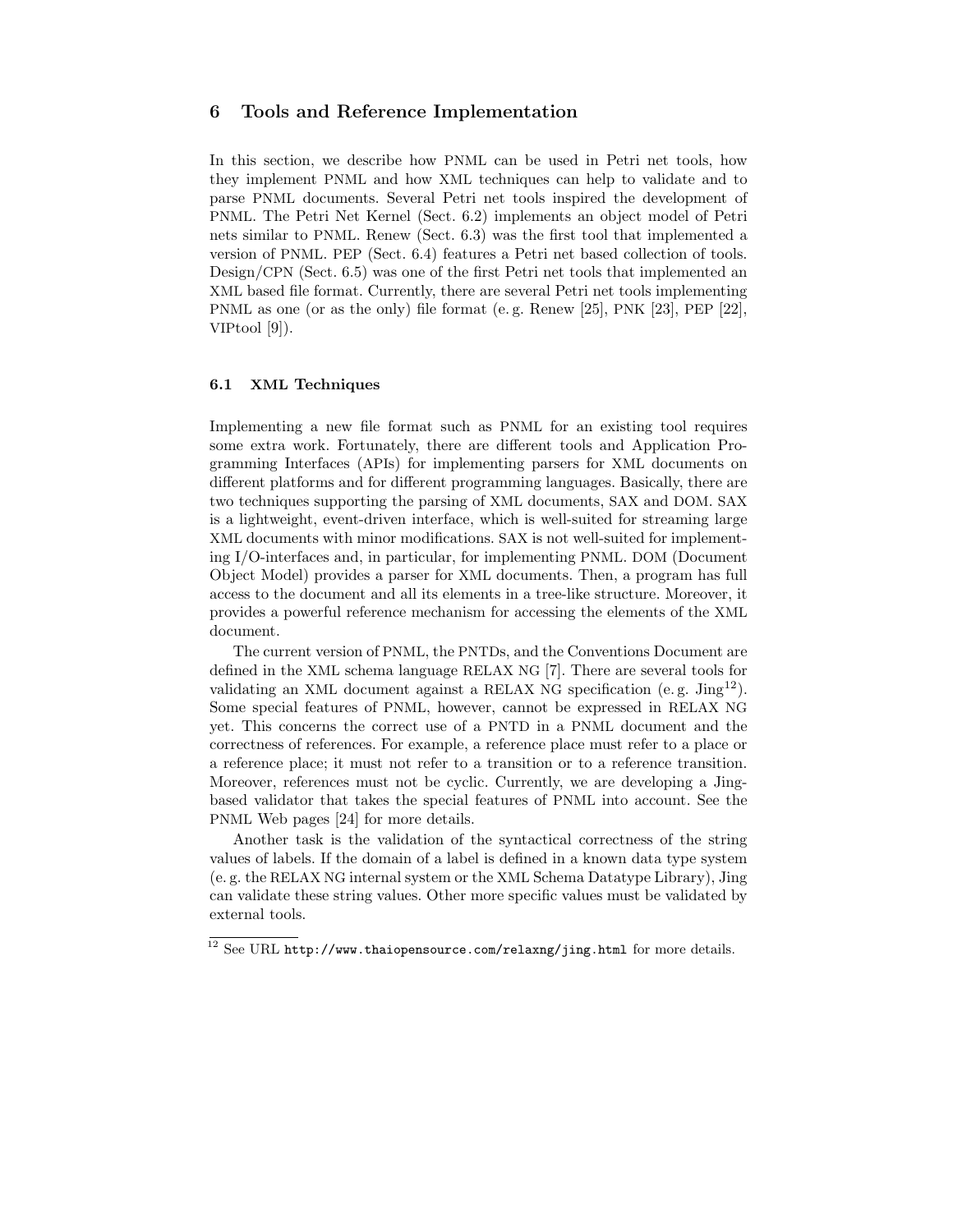## 6.2 Petri Net Kernel

PNML has been strongly influenced by the development of the Petri Net Kernel (PNK) [28, 23]. PNK is an infrastructure for building Petri net tools. Thus, it provides methods to manage Petri nets of different types. PNK implements a data model for Petri nets that is similar to that of PNML. Each place, transition, arc, or even the net may contain several labels according to the Petri net type. Standard operations on labels (e. g. setting a value, storing a string as an external representation of the label value, loading, etc.) are implemented in the API of PNK. Label specific operations (e. g. parsing the string representing the label value, operating on a label, etc.), however, are implemented by the label developer.

PNK stores one or more Petri nets in a PNML file. It uses the string representation of the current label values, which is stored in the <value> tag of the appropriate PNML label. PNK is able to read a PNML file even if it does not find a PNK implementation of the Petri net type. In this case, PNK assumes that all labels are simple string labels without special semantics. Therefore, PNK provides a universal editor for all Petri net types. Moreover, PNK provides an API for loading a net and for accessing its objects, and thus can be seen as a Document Object Model for PNML.

#### 6.3 Renew

Renew [25] was one of the first Petri net tools to provide XML-based export and import. While its main focus lies on reference nets (object-based Petri nets), Renew was designed as a multi-formalism tool right from the start.

In order to keep the higher levels independent of the actual Petri net type, inscriptions are always edited textually and interpreted by a configurable net compiler later on. This approach was quite successful. As it is conceptually almost identical to the label concept of PNML, it gives credibility to the claim that labels are indeed expressive enough for practical purposes.

One special feature is that Renew distinguishes inscriptions syntactically, whenever possible. For instance, whether a label is a place type or an initial marking is not explicitly stored; that distinction is made by the compiler. If we want to conform to the PNML standard more closely, the actual type of a label must be computed at export time, so that the correct label element can be created.

It was evaluated whether a simple DTD suffices for the description of the format. A DTD that permitted all intended constructs was quickly given. But it turned out that certain important constraints were not easily expressible, so that they had to be checked by an external tool later on. This may be acceptable or not, but it justifies the use of more powerful grammars for the definition of PNML.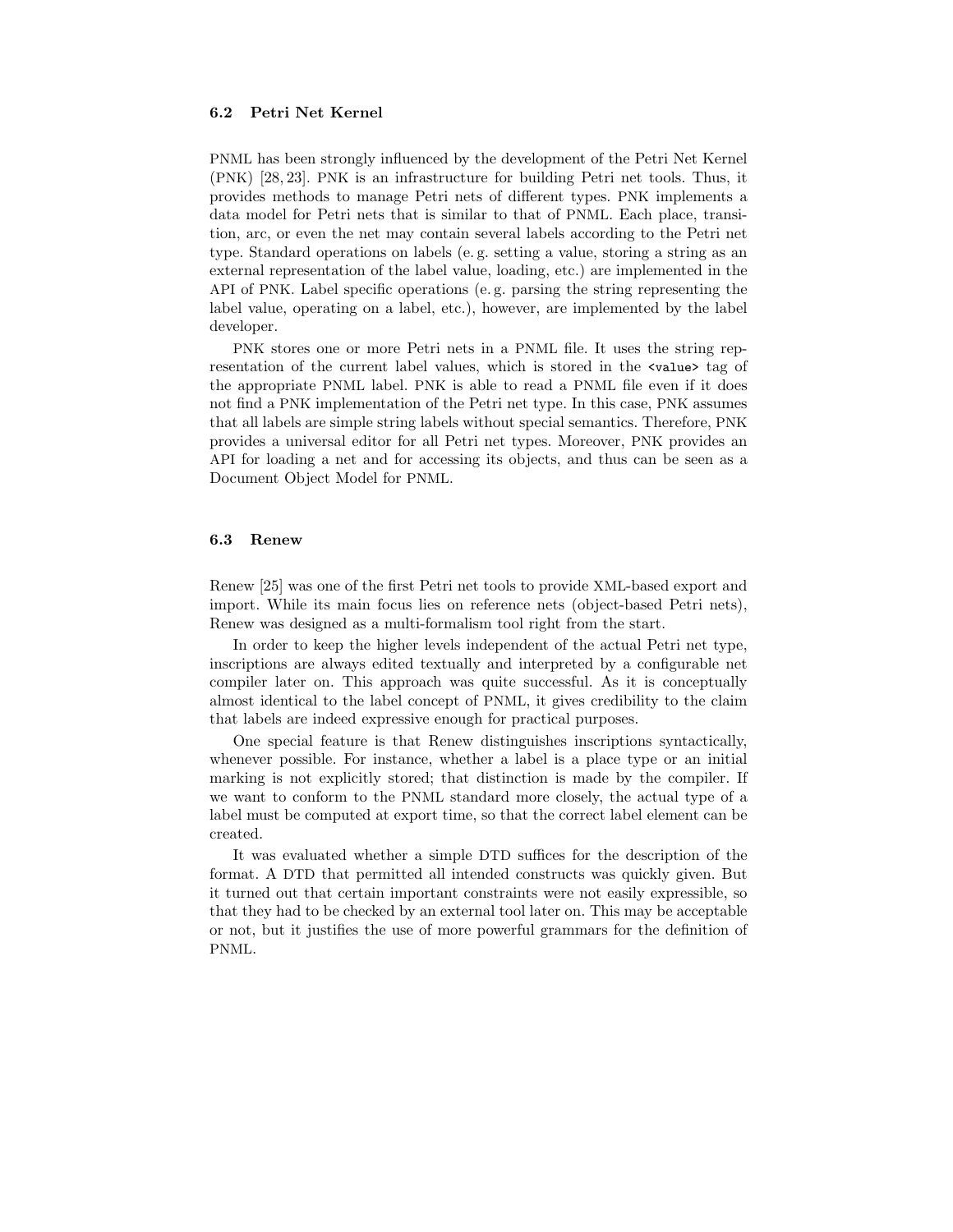#### 6.4 PEP

PEP [22] features a collection of tools and formalisms useful for the verification and development of concurrent systems, combined beneath a graphical user interface. PEP supports a number of different modelling languages, each of them having a Petri net semantics. Simulation and verification is based on its Petri net core. PEP uses stand-alone tools for most of the transformation and analysis tasks available. This allows easy extensions by new modelling languages or verification tools, but introduces a large number of interfaces for different file types.

PEP uses a common I/O library for accessing Petri net files in different formats. Thus, an extension to PNML files for all separate tools developed for PEP was easy to integrate. Although the original PEP file formats for Petri nets were not XML based, their structure was comparable to PNML. The implementation was therefore straightforward, once the Petri net types and the API support (by libxml2 library [30]) had been fixed.

Writing PNML files is supported by  $\mathbf{libxm12}$  with special output functions to adhere to XML encoding. For reading PNML, the syntax tree of the document is automatically generated. Further processing is based on user defined functions which perform the gathering of the current node's data and all of its subnodes. Parts of this processing may be delegated to further functions, allowing reuse of code for frequently used tags in PNML, e.g.  $\langle$ graphics</sub>>. Thus only one function parseGraphics is needed, which is called for any <graphics> element found in the input document. When a node is completely read, its data is stored in the internal data structure of the program. To resolve references, e.g. start and end coordinates of arcs, all possible reference targets are stored in a lookup table, allowing random access to any such element.

A converter was implemented to simplify access for tools, which use their own implementation of the original PEP file format. The converter is based on the functions from PEP's I/O library. The scripts which control these external tools now also take care of appropriate conversions, if necessary.

#### 6.5 Design/CPN and CPN Tools

Design/CPN [10] and CPN Tools [8] both support Coloured Petri nets. Design/CPN has been available since 1989 and is being replaced by CPN Tools. Both tools support an XML based file format. Design/CPN exports and imports an external XML format, whereas CPN Tools has a native XML based file format. A DTD for both of these formats is publicly available. Petri net models are transferred between the two tools using an external file format converter.

Coloured Petri nets are hierarchical and tokens are complex data values. Arc inscriptions and guards comprise terms with variables, and the operations involved and the types of variables are defined as annotations of the net. This means that the XML format must be tailored to this information. CPN Tools will support PNML with a PNTD for Coloured Petri nets, most likely using an external converter.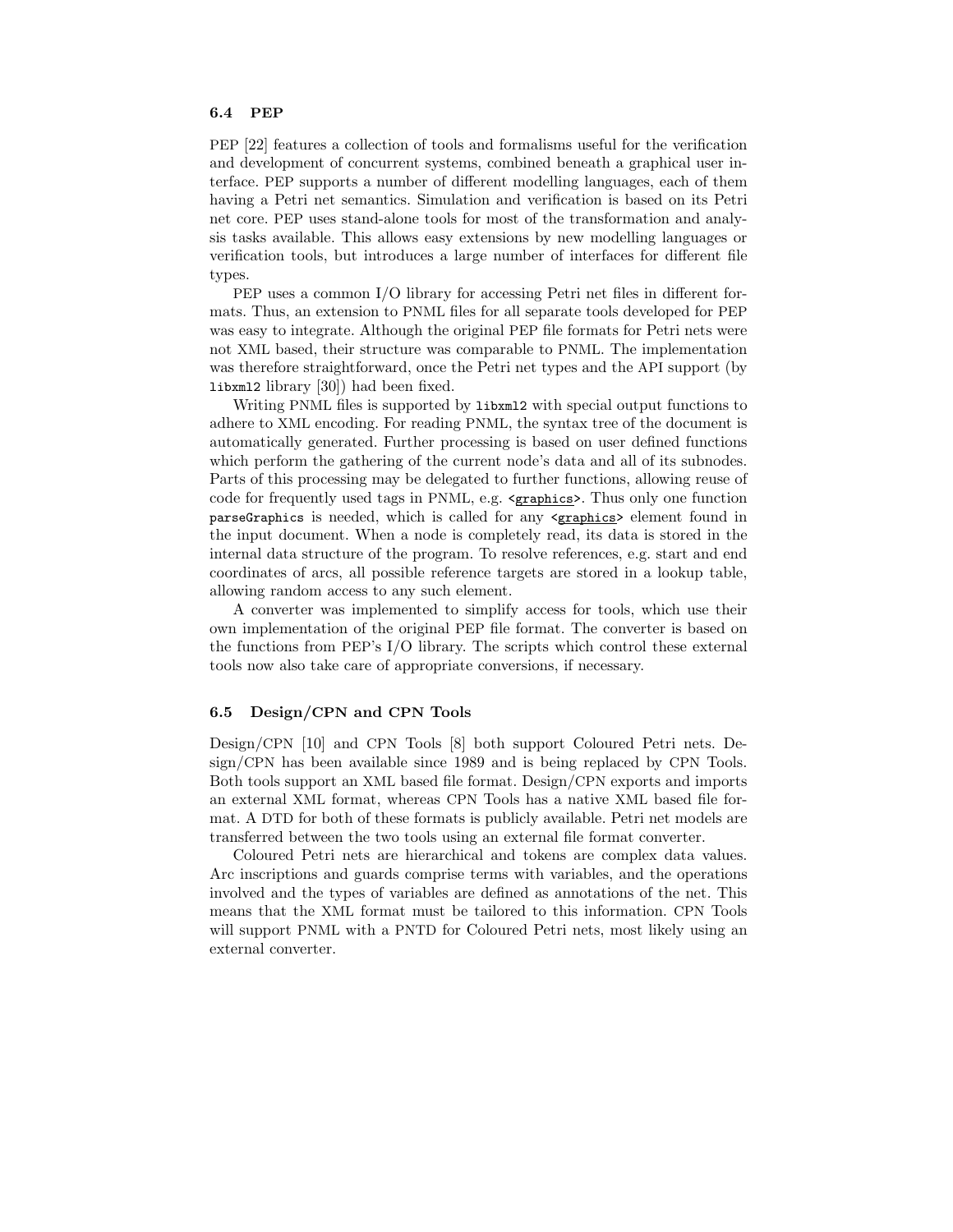# 7 Modularity and Analysis Issues

There are two other issues that are important to raise in this paper. They are modular PNML, and the integration of analysis results (such as net properties or occurrence graphs and related automata) with the net that is being analysed.

Modular PNML [17] allows Petri net modules to be defined where a module's interface definition is clearly separated from its implementation. This facilitates the modular construction of Petri nets from instances of the modules. Like PNML itself, this module concept for PNML is independent of the Petri net type. Moreover, a Petri net in modular PNML can be transformed into a Petri net in structured PNML by a simple XSLT stylesheet (similar to the transformation from structured PNML to basic PNML).

The second issue is properties and analysis results. For a net, we would like to represent its properties and analysis results in a uniform way. This would allow us to use different tools with different capabilities more efficiently, because one tool could use the results of others. For example, the analysis of a high-level Petri net might be too complex to perform. In this case, a way of obtaining partial results consists of analysing the net's skeleton (i.e. the Petri net obtained by removing the terms). Sufficient conditions (e.g. for deadlock analysis) can be checked by transferring the skeleton to a fast dedicated Petri net tool, and returning the results. PNML provides a technical hook for this purpose: an element  $\epsilon$  properties that could contain this additional information. A uniform representation of Petri net properties and analysis results, however, is beyond the scope of this paper. This is an interesting and important research direction. The VeriTech project [16] and the Munich Model-Checking Kit [21] can serve as guidelines for this work.

# 8 Conclusion

In this paper, we have presented the principles and concepts of PNML and have sketched its realization with XML technology. We have discussed the need for the format to be extensible, to cater for evolving Petri net dialects and to include analysis results (such as occurrence graphs). This flexibility has been obtained by considering the objects that we wish to transfer as labelled directed graphs. We have introduced the notion of Petri net type definitions (PNTDs) to accommodate different Petri net dialects (and analysis results). PNTDs contain the set of legal labels for a particular net type. The concept of a Conventions Document that contains all the features for the various PNTDs and their semantics has been suggested as a mechanism for increasing compatibility between different type definitions and hence different tools. The paper does not address the difficult issue of providing a formal semantics for each feature and combining them to provide a semantics for each Petri net type. This is seen as important future work.

The work presented in this paper provides a starting point for experimenting with using PNML to transfer Petri nets between tools. We encourage the Petri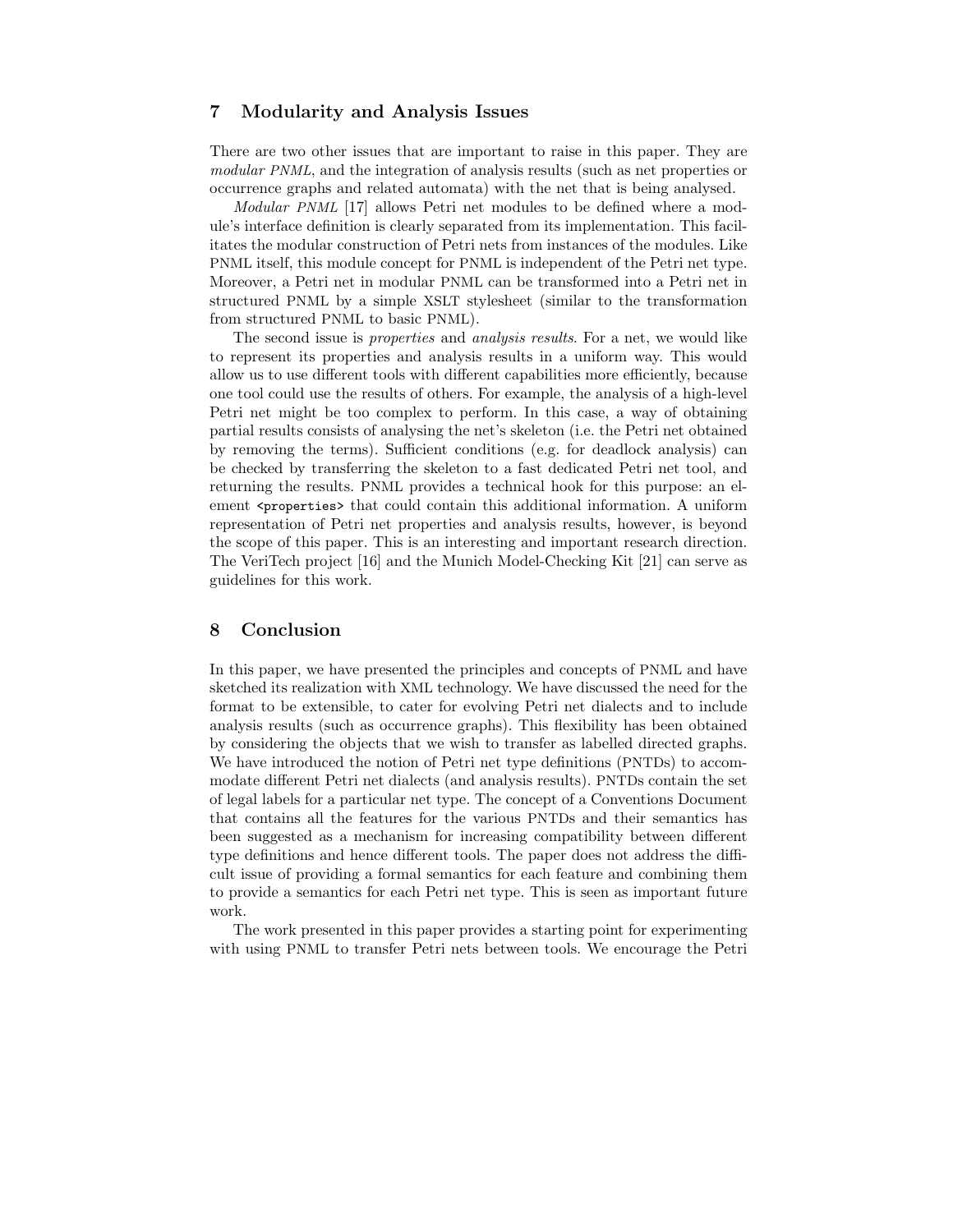net community to participate in these experiments and provide the full details of PNML [24] for this purpose. The experience gained in experimenting with the transfer format will lead to formulating a set of requirements and a relatively mature baseline document needed for the development of an International Standard within the work of project ISO/IEC 15909. Although not addressing the problem of combining features, the current Final Committee Draft of the Standard for High-level Petri Nets [13] does include an example of how the semantics of a Petri net type (in this case High-level Petri Net Graphs) may be provided (see clause 9). The work on semantics will need to be harmonised with ISO/IEC 15909.

Moreover, there are many other matters that will require significant future work. These include: user definable defaults for the graphical information of PNML elements; the realization of type specific graphical representations for PNML elements; and the policy and procedures required for maintaining the Conventions Document.

Acknowledgements. Many people from the Petri net community have contributed to the concepts of PNML during discussions of earlier versions, by making proposals, and by asking questions. Here is an incomplete list of those who contributed: Matthias Jüngel, Jörg Desel, Erik Fischer, Giuliana Franceschinis, Nisse Husberg, Albert Koelmans, Kjeld Høyer Mortensen, Wolfgang Reisig, Stephan Roch, Karsten Schmidt, as well as all former members of the DFG research group "Petri Net Technology". Thanks to all of them. Moreover, we would like to thank the DFG (German Research Council) for supporting the work on PNML.

## References

- 1. R. Bastide, J. Billington, E. Kindler, F. Kordon, and K. H. Mortensen, editors. Meeting on XML/SGML based Interchange Formats for Petri Nets, Arhus, Denmark, June 2000. 21st ICATPN.
- 2. F. Bause, P. Kemper, and P. Kritzinger. Abstract Petri net notation. Petri Net Newsletter, 49:9–27, October 1995.
- 3. G. Berthelot, J. Vautherin, and G. Vidal-Naquet. A syntax for the description of Petri nets. Petri Net Newsletter, 29:4–15, April 1988.
- 4. B. Bos, H. W. Lie, C. Lilley, and I. Jacobs (eds.). Cascading Style Sheets, level 2 – CSS2 Specification. URL http://www.w3.org/TR/CSS2, 1998.
- 5. J. Clark. TREX tree regular expressions for XML. URL http://www. thaiopensource.com/trex/. 2001/01/20.
- 6. J. Clark (ed.). XSL Transformations (XSLT) Version 1.0. URL http://www.w3. org/TR/XSLT/xslt.html, 1999.
- 7. J. Clark and M. Murata (eds.). RELAX NG specification. URL http://www. oasis-open.org/committees/relax-ng/. 2001/12/03.
- 8. CPN Tools. URL http://www.daimi.au.dk/CPNtools. 2001/09/11.
- 9. J. Desel, G. Juh´as, R. Lorenz, and C. Neumair. Modelling and validation with VipTool. In Conference on Business Process Management, Tool Presentation, 2003. 10. Design/CPN. URL http://www.daimi.au.dk/designCPN/. 2001/09/21.
- 11. J. Ferraiolo, F. Jun, and D. Jackson (eds.). Scalable Vector Graphics (SVG) 1.1 Specification. URL http://www.w3.org/TR/SVG11/, 2003.